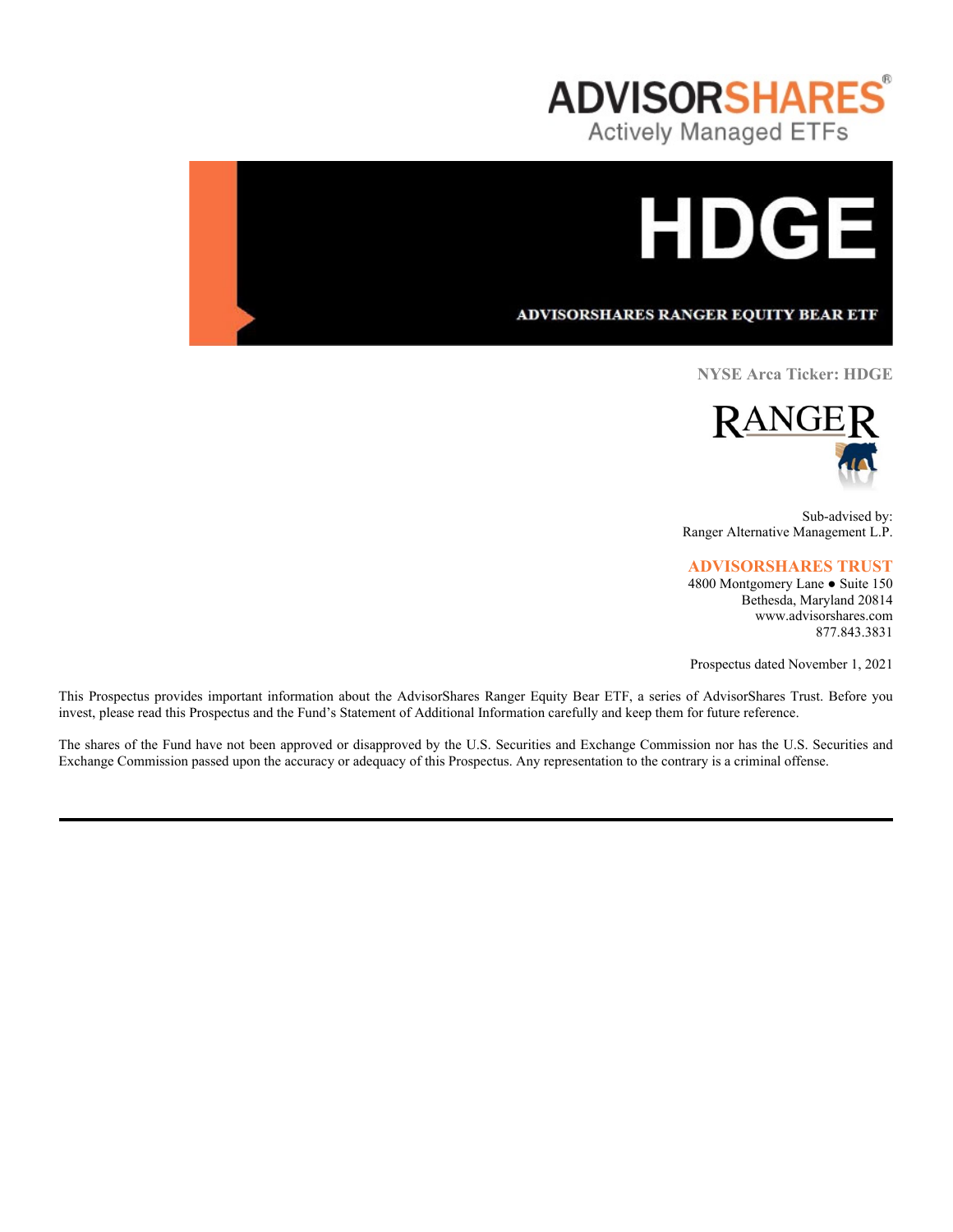| <b>FUND SUMMARY</b>                                               | $\mathbf{1}$   |
|-------------------------------------------------------------------|----------------|
| <b>INVESTMENT OBJECTIVE</b>                                       | $\mathbf{1}$   |
| FUND FEES AND EXPENSES                                            | 1              |
| PORTFOLIO TURNOVER                                                | 1              |
| PRINCIPAL INVESTMENT STRATEGIES                                   | $\overline{2}$ |
| PRINCIPAL RISKS OF INVESTING IN THE FUND                          | 2              |
| <b>FUND PERFORMANCE</b>                                           | 4              |
| <b>MANAGEMENT</b>                                                 | 5              |
| PURCHASE AND SALE OF FUND SHARES                                  | 5              |
| <b>TAX INFORMATION</b>                                            | 5              |
| PAYMENTS TO BROKER-DEALERS AND OTHER FINANCIAL INTERMEDIARIES     | 5              |
| MORE INFORMATION ABOUT THE TRUST AND THE FUND                     | 6              |
| MORE INFORMATION ABOUT THE FUND'S INVESTMENT OBJECTIVE            | 6              |
| MORE INFORMATION ABOUT THE FUND'S PRINCIPAL INVESTMENT STRATEGIES | 6              |
| MORE INFORMATION ABOUT PRINCIPAL RISKS OF INVESTING IN THE FUND   | 8              |
| OTHER INVESTMENT PRACTICES AND STRATEGIES                         | 11             |
| PORTFOLIO HOLDINGS                                                | 12             |
| <b>MANAGEMENT OF THE FUND</b>                                     | 12             |
| <b>SHAREHOLDER INFORMATION</b>                                    | 14             |
| <b>DISTRIBUTION PLAN</b>                                          | 15             |
| ADDITIONAL TAX INFORMATION                                        | 15             |
| <b>FINANCIAL HIGHLIGHTS</b>                                       | 18             |
| <b>ADDITIONAL INFORMATION</b>                                     | 20             |
|                                                                   |                |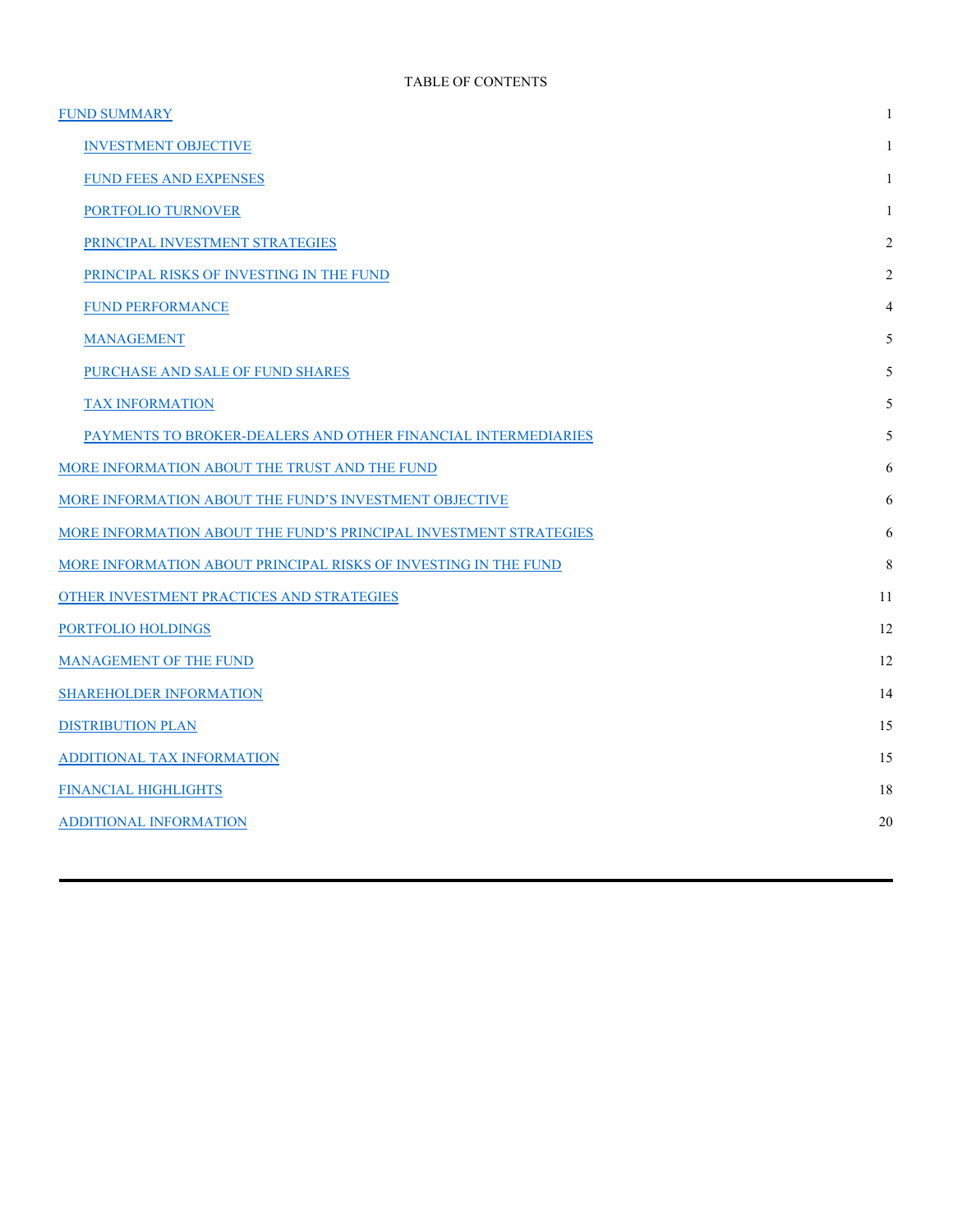## **ADVISORSHARES RANGER EQUITY BEAR ETF NYSE Arca Ticker: HDGE**

#### **FUND SUMMARY**

#### **INVESTMENT OBJECTIVE**

The AdvisorShares Ranger Equity Bear ETF (the "Fund") seeks capital appreciation through short sales of domestically traded equity securities.

#### **FUND FEES AND EXPENSES**

This table describes the fees and expenses that you may pay if you buy, hold, and sell shares of the Fund. **You may pay other fees, such as brokerage commissions and other fees to financial intermediaries, which are not reflected in the table below.**

| <b>SHAREHOLDER FEES</b> (fees paid directly from your investment)                                                | None     |
|------------------------------------------------------------------------------------------------------------------|----------|
| ANNUAL FUND OPERATING EXPENSES (expenses that you pay each year as a percentage of the value of your investment) |          |
| <b>MANAGEMENT FEES</b>                                                                                           | 1.50%    |
| DISTRIBUTION (12b-1) FEES                                                                                        | $0.00\%$ |
| <b>OTHER EXPENSES</b>                                                                                            | 3.40%    |
| $3.14\%$<br><b>Short Interest Expenses</b>                                                                       |          |
| Remaining Expenses<br>$0.26\%$                                                                                   |          |
| <b>ACQUIRED FUND FEES AND EXPENSES*</b>                                                                          | $0.30\%$ |
| <b>TOTAL ANNUAL OPERATING EXPENSES</b>                                                                           | 5.20%    |

*\* Total Annual Operating Expenses in this fee table may not correlate to the expense ratio in the Fund's financial highlights (and the Fund's financial statements) because the financial highlights include only the Fund's direct operating expenses and do not include Acquired Fund Fees and Expenses, which represent the Fund's pro rata share of the fees and expenses of the exchange-traded funds (each, an "ETF") in which it invests.*

## **EXAMPLE**

This Example is intended to help you compare the cost of investing in the shares of the Fund with the cost of investing in other funds. This Example does not take into account brokerage commissions and other fees to financial intermediaries that you may pay when purchasing or selling shares of the Fund. If these fees were included, your costs would be higher.

The Example assumes that you invest \$10,000 in the Fund for the time periods indicated and then sell all of your shares at the end of those periods. The Example also assumes that your investment has a 5% return each year and that the Fund's operating expenses remain the same. Although your actual costs may be higher or lower, based on these assumptions your costs would be:

|                                             | YEAR  | <b>YEARS</b> | 5 YEARS | 10 YEARS |
|---------------------------------------------|-------|--------------|---------|----------|
| <b>AdvisorShares Ranger Equity Bear ETF</b> | \$519 | \$1,555      | \$2,587 | \$5,148  |
| <b>DODTEOLIO TUDMOVED</b>                   |       |              |         |          |

#### **PORTFOLIO TURNOVER**

The Fund pays transaction costs, such as commissions, when it buys and sells securities (or "turns over" its portfolio). A higher portfolio turnover rate may indicate higher transaction costs and may result in higher taxes when Fund shares are held in a taxable account. These costs, which are not reflected in Total Annual Operating Expenses or in the Example, affect the Fund's performance. This rate excludes the value of portfolio securities received or delivered as a result of in-kind creations or redemptions of the Fund's shares. During the most recent fiscal year, the Fund's portfolio turnover rate was 669% of the average value of its portfolio.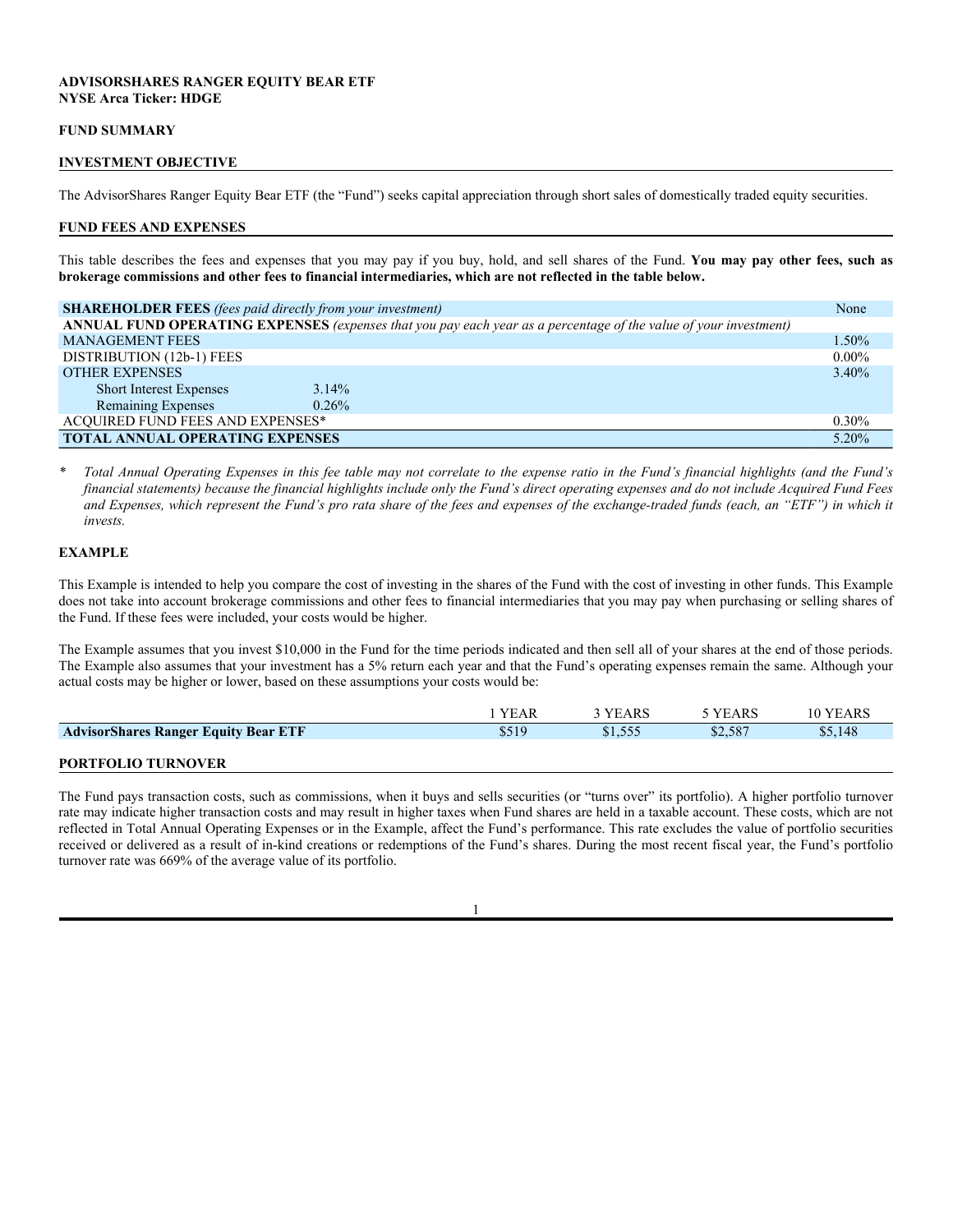## **PRINCIPAL INVESTMENT STRATEGIES**

The Fund is an actively managed ETF. Ranger Alternative Management, L.P. (the "Sub-Advisor") seeks to achieve the Fund's investment objective by short selling a portfolio of liquid mid- and large-cap U.S. exchange-traded equity securities, ETFs, exchange-traded notes ("ETNs") and other exchange-traded products (collectively with ETFs and ETNs, "ETPs"). Under normal circumstances, the Fund invests at least 80% of its net assets, plus any borrowings for investment purposes, in short positions in equity securities.

The Sub-Advisor implements a bottom-up, fundamental, research driven security selection process that seeks to identify securities with low earnings quality or aggressive accounting that may tend to mask operational deterioration and bolster the reported earnings per share over a short time period. In addition to these issues, the Sub-Advisor seeks to identify earnings driven events that may act as a catalyst to the price decline of a security, such as downwards earnings revisions or reduced forward earnings outlook. In addition to extensive quantitative analysis, careful consideration is given to qualitative analysis. The assessment of the management team, accounting practices, corporate governance and the company's competitive advantage are all key items. Once these quantitative and qualitative characteristics are thoroughly analyzed, the Sub-Advisor then determines if there is sufficient return to the stock price to warrant an investment. Once a position is included in the Fund's portfolio, it is subject to regular fundamental and technical risk management review. This continual review process seeks to identify problem positions early and enhances performance by removing them before they become significant issues for the portfolio. The Fund's strategy may frequently involve buying and selling securities, which may lead to relatively high portfolio turnover.

On a day-to-day basis, for investment purposes and to cover its short positions, the Fund may hold U.S. government securities, short-term high quality fixed income securities, money market instruments, overnight and fixed-term repurchase agreements, cash and cash equivalents with maturities of one year or less, and ETFs that invest in these types of instruments.

## **PRINCIPAL RISKS OF INVESTING IN THE FUND**

The Fund is subject to a number of risks, described below, that may affect the value of its shares, including the possible loss of money. As with any fund, there is no guarantee that the Fund will achieve its investment objective.

**Equity Risk.** The prices of equity securities rise and fall daily. These price movements may result from factors affecting individual issuers, industries or the securities market as a whole. In addition, equity markets tend to move in cycles which may cause stock prices to fall over short or extended periods of time.

**ETF Market Risk.** In stressed market conditions, the market for certain ETF shares may become less liquid in response to deteriorating liquidity in the markets for the ETF's underlying portfolio holdings. This adverse effect on liquidity for the ETF's shares in turn can lead to differences between the market price of the ETF's shares and the underlying value of those shares. In addition, there are a limited number of institutions that act as authorized participants. If these institutions exit the business or are, for any reason, unable to process creation and/or redemption orders with respect to the Fund, or purchase and sell securities in connection with creation and/or redemption orders, as applicable, and no other authorized participant steps forward to create or redeem, or purchase or sell securities, as applicable, Fund shares may trade at a premium or discount to their net asset value ("NAV") and possibly face operational issues such as trading halts and/or delisting. The absence of an active market in the Fund's shares could lead to a heightened risk of differences between the market price of the Fund's shares and the underlying value of those shares.

**Exchange-Traded Note Risk.** ETNs are senior, unsecured unsubordinated debt securities issued by an underwriting bank that are designed to provide returns that are linked to a particular reference asset or benchmark less investor fees. ETNs have a maturity date and generally are backed only by the creditworthiness of the issuer. As a result, the value of an ETN may be influenced by time to maturity, level of supply and demand for the ETN, volatility and lack of liquidity in the underlying market (*e.g*., the commodities market), changes in the applicable interest rates, and changes in the issuer's credit rating and economic, legal, political or geographic events that affect the underlying referenced market. ETNs also may be subject to commodities market risk and credit risk.

 $\mathfrak{D}$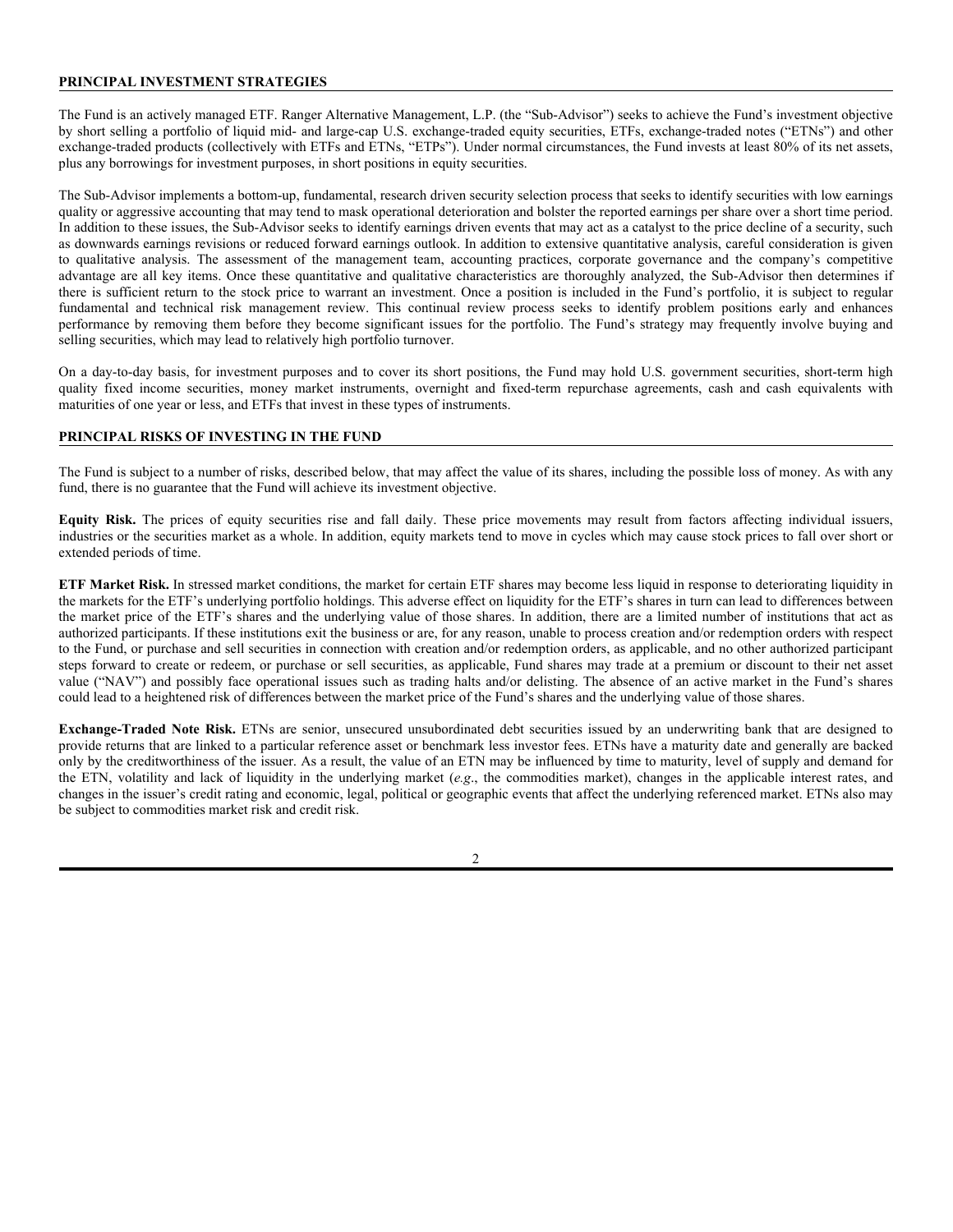**Exchange-Traded Product Risk.** The Fund may invest in (or short) certain ETPs. Through its positions in ETPs, the Fund is subject to the risks associated the ETPs' investments, or reference assets/benchmark components in the case of ETNs, including the possibility that the value of the securities or instruments held by or linked to an ETP could decrease (or increase in the case of short positions). An ETP's lack of liquidity can result in its value being more volatile than the underlying portfolio investment or reference assets/benchmark components. In addition, certain ETPs may hold common portfolio positions, thereby reducing any diversification benefits.

Fixed Income Securities Risk. The Fund may be exposed to fixed income risk through its short positions in ETPs that primarily invest in, or have exposure to, fixed income securities. The value of an ETP's portfolio of fixed income securities, or an ETN's reference assets/benchmark components, will change in response to interest rate changes and other factors, such as the perception of the issuers' creditworthiness. During periods of falling interest rates, the value of outstanding fixed income securities generally rise. Conversely, during periods of rising interest rates, the value of fixed income securities generally decline.

**Illiquid Investments Risk.** This risk exists when particular Fund investments are difficult to purchase or sell, which can reduce the Fund's returns because the Fund may be unable to transact at advantageous times or prices.

**Large-Capitalization Risk.** Large-cap stocks tend to go in and out of favor based on market and economic conditions. During a period when the demand for large-cap stocks is less than for other types of investments -- small-cap stocks, for instance -- the Fund's performance could be reduced.

**Management Risk.** The Sub-Advisor continuously evaluates the Fund's holdings, purchases and sales with a view to achieving the Fund's investment objective. However, achievement of the stated investment objective cannot be guaranteed. The Sub-Advisor's judgment about the markets, the economy, or companies may not anticipate actual market movements, economic conditions or company performance, and these factors may affect the return on your investment.

**Market Risk.** Due to market conditions, the value of the Fund's investments may fluctuate significantly from day to day. Price fluctuations may be temporary or may last for extended periods. This volatility may cause the value of your investment in the Fund to decrease. Local, regional, or global events such as war, acts of terrorism, the spread of infectious illness or other public health issues, recessions, or other events could have a significant impact on the market generally and on specific securities. The market value of a security may also decline because of factors that affect a particular industry or industries, such as labor shortages or increased production costs and competitive conditions within an industry. Because of its link to the markets, an investment in the Fund may be more suitable for long-term investors who can bear the risk of short-term principal fluctuations, which at times may be significant.

**Mid-Capitalization Risk.** Mid-cap companies may be more volatile and more likely than large-cap companies to have limited product lines, markets, or financial resources, and to depend on a few key employees. Returns on investments in stocks of mid-cap companies could trail the returns on investments in stocks of large-cap companies or the equity market as a whole.

**Portfolio Turnover Risk.** The Fund may experience relatively high portfolio turnover, which may result in increased transaction costs and Fund performance that is lower than expected.

**Short Sales Risk.** Short sales are transactions in which the Fund sells a security it does not own. To complete the transaction, the Fund must borrow the security to make delivery to the buyer. The Fund is then obligated to replace the security borrowed by purchasing the security at the market price at the time of replacement. The price at such time may be higher or lower than the price at which the security was sold by the Fund. If the underlying security goes down in price between the time the Fund sells the security and buys it back, the Fund will realize a gain on the transaction. Conversely, if the underlying security goes up in price during the period, the Fund will realize a loss on the transaction. Any such loss is increased by the amount of premium or interest the Fund must pay to the lender of the security. Likewise, any gain will be decreased by the amount of premium or interest the Fund must pay to the lender of the security. Because a short position loses value as the security's price increases, the loss on a short sale is theoretically unlimited. Short sales involve leverage because the Fund borrows securities and then sells them, effectively leveraging its assets. The use of leverage may magnify gains or losses for the Fund.

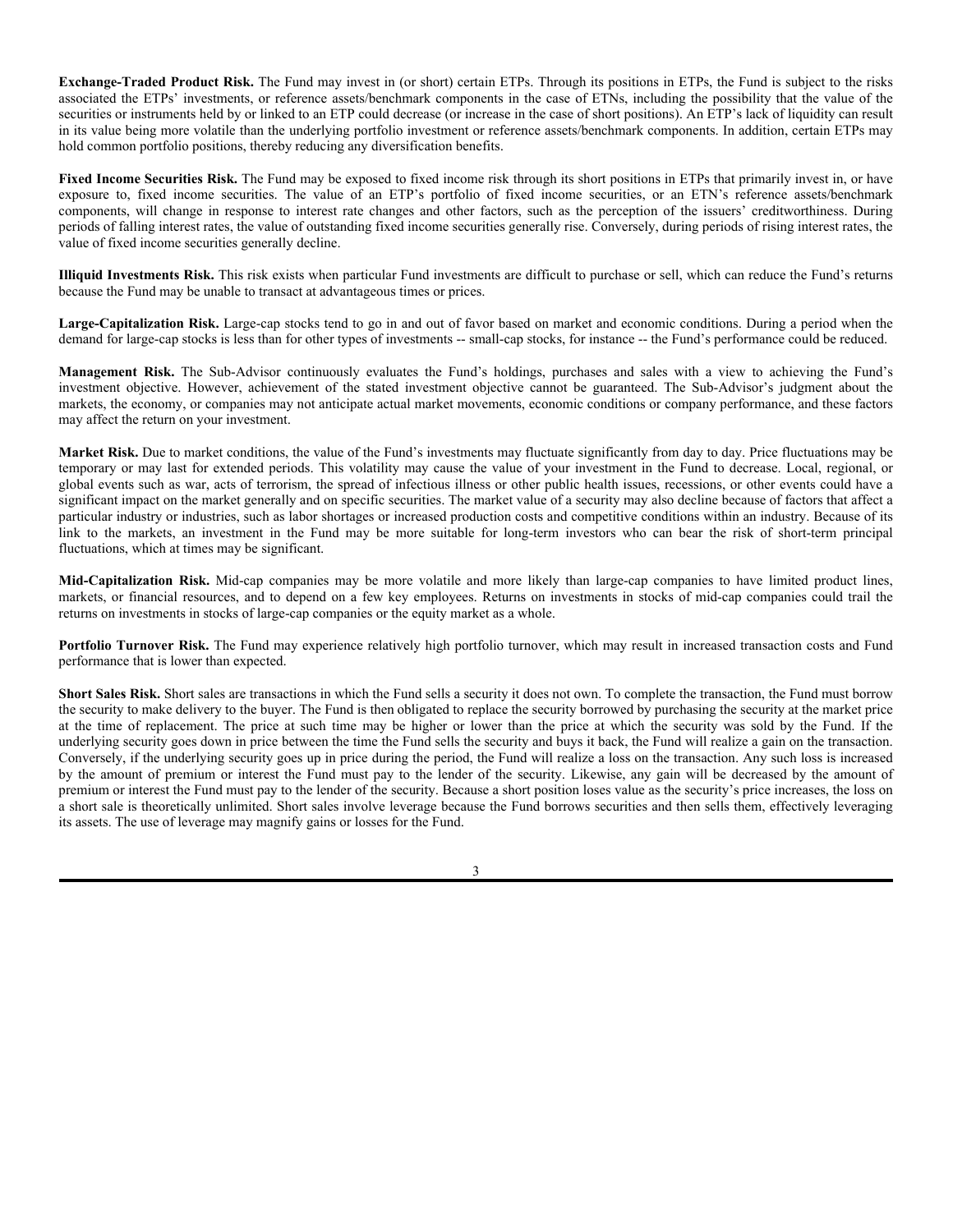**Trading Risk.** Shares of the Fund may trade above or below their net asset value NAV. The trading price of the Fund's shares may deviate significantly from their NAV during periods of market volatility and, in such instances, you may pay significantly more or receive significantly less than the underlying value of the Fund's shares. There can be no assurance that an active trading market for the Fund's shares will develop or be maintained. In addition, trading in shares of the Fund may be halted because of market conditions or for reasons that, in the view of the NYSE Arca, Inc. (the "Exchange"), make trading in shares inadvisable.

## **FUND PERFORMANCE**

The bar chart and table that follow show how the Fund has performed on a calendar year basis and provide an indication of the risks of investing in the Fund. The table also shows how the Fund's performance compares to the S&P 500 Index, which is a broad-based, unmanaged measurement of changes in stock market conditions based on the average of 500 widely held common stocks. Both the bar chart and the table assume the reinvestment of all dividends and distributions. Past performance (before and after taxes) does not necessarily indicate how the Fund will perform in the future.

Updated performance information is available on the Fund's website at www.advisorshares.com.

## **Calendar Year Total Returns**



The Fund's year-to-date total return as of September 30, 2021 was -15.13%.

## **Best and Worst Quarter Returns (for the period reflected in the bar chart above)**

|                | Return    | <b>Uuarter/Year</b> |
|----------------|-----------|---------------------|
| Highest Return | 28.35%    | $\Omega$<br>≤∪∠∪    |
| Lowest Return  | $-32.41%$ | ഹ<br>∠∪∠∪           |

#### **AVERAGE ANNUAL TOTAL RETURNS FOR THE PERIODS ENDED DECEMBER 31, 2020**

|                                                                    |            |            | <b>Since Inception</b> |
|--------------------------------------------------------------------|------------|------------|------------------------|
| <b>ADVISORSHARES RANGER EQUITY BEAR ETF</b>                        | 1 Year     | 5 Year     | (1/26/2011)            |
| Return Before Taxes Based on NAV                                   | $-43.48\%$ | $-22.31\%$ | $-19.11\%$             |
| Return After Taxes on Distributions                                | $-43.48\%$ | $-22.32\%$ | $-19.12\%$             |
| Return After Taxes on Distributions and Sale of Fund Shares        | $-25.74\%$ | $-14.62\%$ | $-10.55\%$             |
| S&P 500 Index (reflects no deduction for fees, expenses, or taxes) | 18.40%     | 15.22%     | 13.63%                 |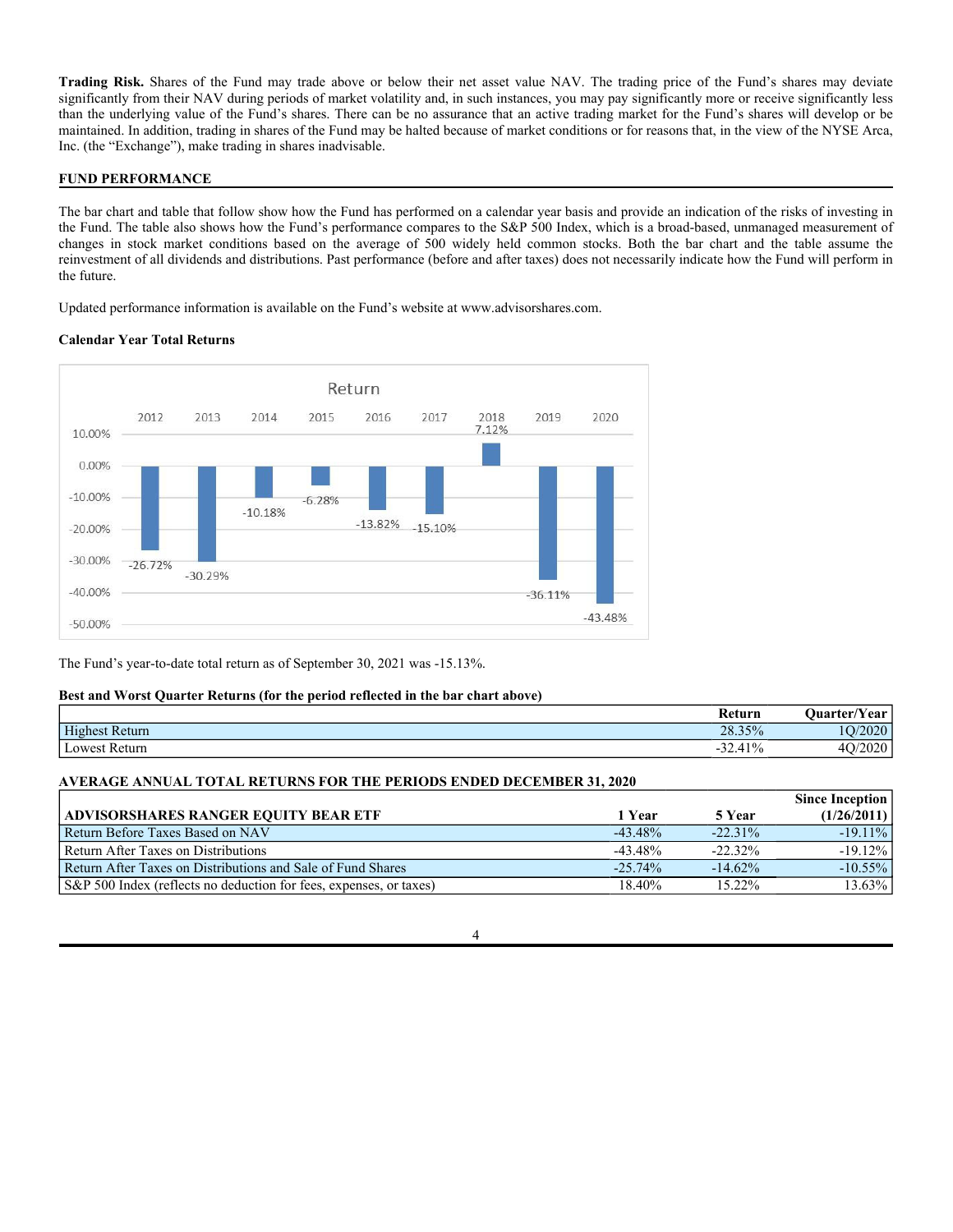After-tax returns are calculated using the highest historical individual federal marginal income tax rates and do not reflect the impact of state and local taxes. Actual after-tax returns depend on your tax situation and may differ from those shown and are not relevant if you hold your shares through tax-advantaged arrangements, such as  $401(k)$  plans or individual retirement accounts. In some cases, the return after taxes on distributions and sale of fund shares may exceed other average annual total returns due to an assumed tax benefit from any losses on a sale of shares at the end of the measurement period.

### **MANAGEMENT**

| Name                                               | <b>Title</b>                              |
|----------------------------------------------------|-------------------------------------------|
| AdvisorShares Investments, LLC                     | Advisor                                   |
| Ranger Alternative Management, L.P.                | Sub-Advisor                               |
| <b>PORTFOLIO MANAGERS</b>                          |                                           |
| <b>Name and Title</b>                              | <b>Length of Service with Sub-Advisor</b> |
| John Del Vecchio, CFA, Portfolio Manager           | since August 2007                         |
| Brad H. Lamensdorf, Portfolio Manager, Trading and | since February 2009                       |
| Market Strategist                                  |                                           |
| PURCHASE AND SALE OF FUND SHARES                   |                                           |

The Fund issues and redeems shares on a continuous basis at NAV only in a large specified number of shares called a "Creation Unit." Only institutional investors that are acting as the Fund's authorized participants (typically broker-dealers) may purchase or redeem Creation Units. A Creation Unit transaction generally is conducted in exchange for a deposit of cash totaling the NAV of the Creation Units.

Individual Fund shares may only be purchased and sold in secondary market transactions through brokers. The shares of the Fund are listed on the Exchange and, because shares trade at market price rather than at NAV, shares may trade at a value greater than (premium) or less than (discount) NAV. When buying or selling shares in the secondary market, you may incur costs attributable to the difference between the highest price a buyer is willing to pay to purchase shares of the Fund (bid) and the lowest price a seller is willing to accept for shares of the Fund (ask) (the "bid-ask spread"). Recent information regarding the Fund's NAV, market price, premiums and discounts, and bid-ask spreads will be available on the Fund's website at www.advisorshares.com.

## **TAX INFORMATION**

The Fund intends to make distributions that may be taxed as ordinary income or capital gains (or a combination thereof), unless you are investing through a tax-advantaged arrangement such as a 401(k) plan or an individual retirement account ("IRA"), which may be taxed upon withdrawal.

#### **PAYMENTS TO BROKER-DEALERS AND OTHER FINANCIAL INTERMEDIARIES**

Investors purchasing shares in the secondary market through a brokerage account or with the assistance of a broker may be subject to brokerage commissions and charges. If you purchase Fund shares through a broker-dealer or other financial intermediary (such as a bank), the Advisor or Sub-Advisor may pay the intermediary for the sale of Fund shares and related services. These payments may create a conflict of interest by influencing broker-dealers or other intermediaries and your salesperson to recommend the Fund over another investment. Ask your salesperson or visit your financial intermediary's website for more information.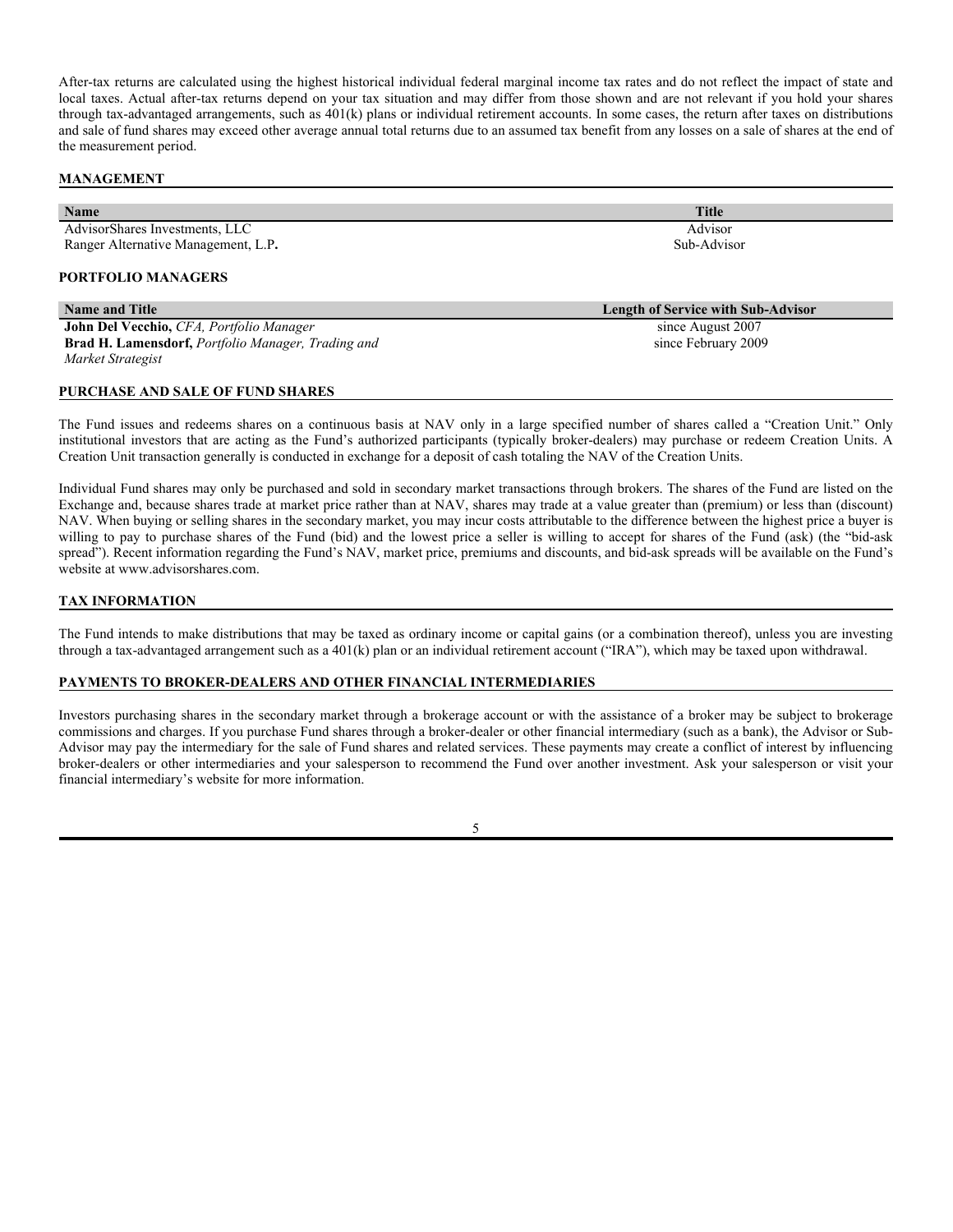## **MORE INFORMATION ABOUT THE TRUST AND THE FUND**

AdvisorShares Trust (the "Trust") is a Delaware statutory trust offering a number of professionally managed investment portfolios or funds.

Section 12(d)(1) of the Investment Company Act of 1940 (the "1940 Act") restricts investments by investment companies in the securities of other investment companies, including shares of the Fund or another ETF. However, under certain circumstances and subject to certain terms and conditions, a registered investment company may invest in other investment companies ("underlying investment companies") beyond the limits set forth in Section 12(d)(1). In particular, if an underlying investment company has obtained a Section 12(d)(1) exemptive order from the U.S. Securities and Exchange Commission (the "SEC") or is relying on Rule 12d1-4, the Fund may enter into an agreement with the underlying investment company pursuant to which the Fund may invest in the underlying investment company beyond the Section 12(d)(1) limits subject to the terms and conditions of the underlying investment company's exemptive order or Rule 12d1-4, as applicable. The Fund also may enter into such agreements with certain other ETFs to permit the Fund to invest in the ETFs to an unlimited extent.

Creation Units of the Fund are issued and redeemed principally in exchange for the deposit of cash totaling the NAV of the Creation Units.

## **EXCEPT WHEN AGGREGATED IN CREATION UNITS, SHARES OF THE FUND ARE NOT REDEEMABLE SECURITIES.**

## **MORE INFORMATION ABOUT THE FUND'S INVESTMENT OBJECTIVE**

The Fund seeks capital appreciation through short sales of domestically traded equity securities. The Fund's investment objective is nonfundamental and may be changed by the Trust's Board of Trustees (the "Board") without a shareholder vote.

## **MORE INFORMATION ABOUT THE FUND'S PRINCIPAL INVESTMENT STRATEGIES**

The Fund is an actively managed ETF and, thus, does not seek to replicate the performance of a specified passive index of securities. Instead, it uses an active investment strategy in seeking to meet its investment objective. The Sub-Advisor, subject to the oversight of the Advisor and the Board, has discretion on a daily basis to manage the Fund's portfolio in accordance with the Fund's investment objective and investment policies. The Fund will not change the 80% investment policy included in its principal investment strategy without providing 60 days notice to shareholders.

#### **Investment Philosophy**

With respect to the Fund, the Sub-Advisor seeks to identify securities with low earnings quality or aggressive accounting. These factors are often intended to mask operational deterioration and bolster reported earnings in the short term. Active managers possessing the ability to identify and quantify aggressive accounting can achieve superior returns by uncovering companies with deteriorating fundamentals.

## **Investment Process**

The Sub-Advisor utilizes a disciplined, consistent investment approach to both security selection and risk management. The Sub-Advisor implements a bottom-up, fundamental, research driven security selection process. In selecting short positions, the Sub-Advisor seeks to identify securities with low earnings quality or aggressive accounting which may be intended on the part of company management to mask operational deterioration and bolster the reported earnings per share in the short-term.

In addition to extensive quantitative analysis, careful consideration is given to qualitative analysis. The assessment of the management team, accounting practices, corporate governance and the company's competitive advantage are all key items. Once these quantitative and qualitative characteristics are thoroughly analyzed, the Sub-Advisor then determines if there is sufficient return to the stock price to warrant an investment.

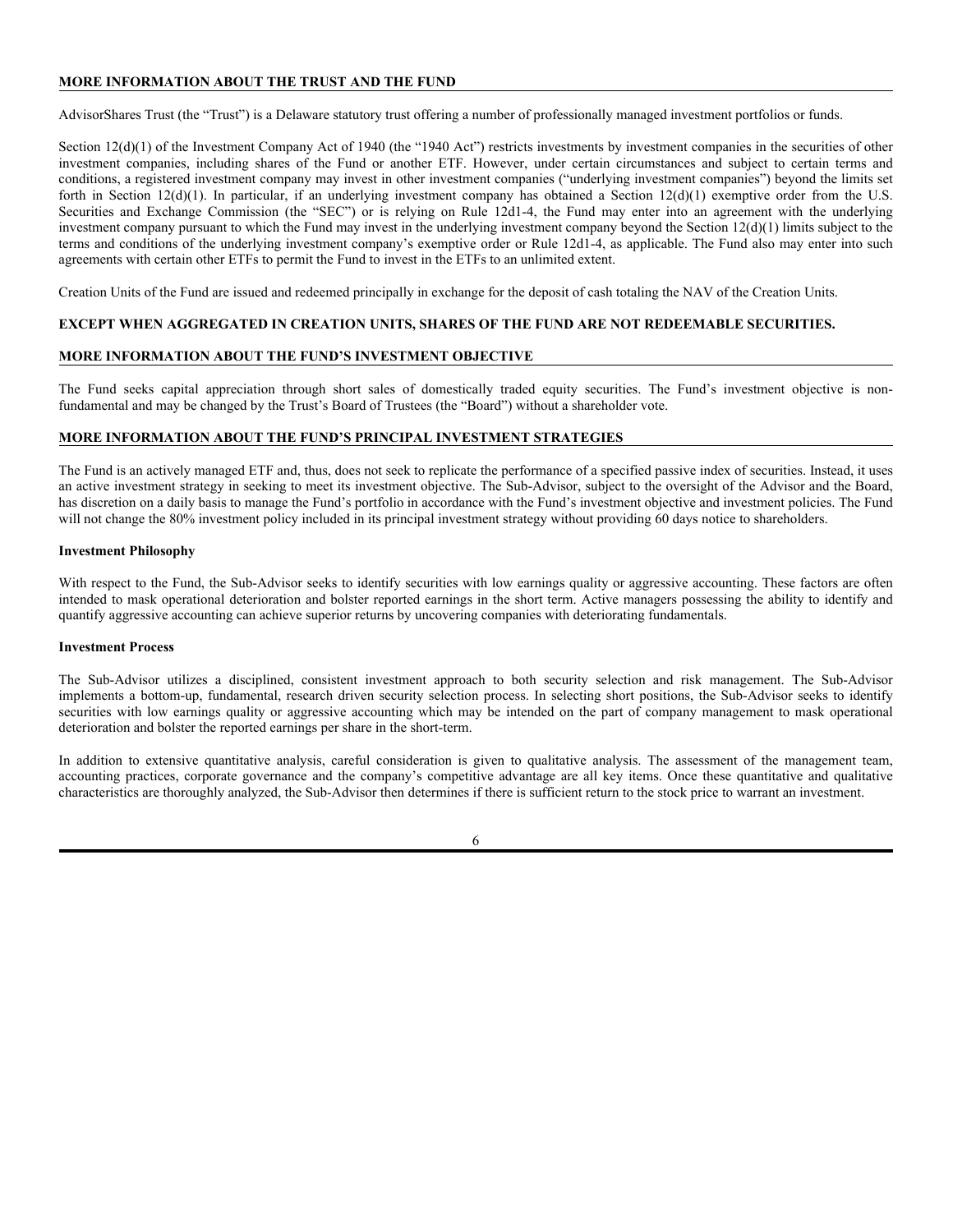Once a position is included in the Fund's portfolio, it is subject to regular fundamental and technical risk management review. This continual review process seeks to identify problem positions early and enhances performance by removing them before they become significant issues for the portfolio.

## **Security Selection**

In selecting short positions, the Sub-Advisor seeks to identify securities with market capitalizations typically of \$1 billion and above, and with low earnings quality or aggressive accounting. Other key factors the Sub-Advisor considers include, but are not limited to:

- quality and sustainability of revenue, as indicated by extended payment terms, changes in revenue policies or other factors;
- deterioration of cash flows or declining quality of earnings; reserve reversals or an increase in "soft" assets which could indicate the capitalization of expenses; and
- an analysis of irregular items affecting operating or gross margins including inventory, payables and taxes.

The Sub-Advisor will also seek out the following qualitative factors:

- poor corporate governance or significant related party transactions;
- heavy insider selling; and
- unique competitive challenges that might make for a more compelling short position.

Once a company that fits the portfolio's preferred criteria is identified, a detailed research analysis is conducted on the stock to further evaluate its potential. The majority of research is generated internally. In evaluating short candidates, the Sub-Advisor seeks to quantify the impact of red flags on reported earnings in order to determine the magnitude of the differences between the reported earnings per share and an estimate of the sustainability of earnings adjusted for potentially aggressive accounting.

## **Portfolio Construction**

Once it is determined that a company possesses the proper characteristics, it must then be determined whether to include that position in the Fund's portfolio. During this analysis, the Sub-Advisor considers the following factors when constructing the optimal portfolio:

- Opportunity Set Stocks are assessed on individual merits and relative to both existing holdings and other stocks competing for inclusion.
- Valuation/Catalyst Valuation metrics are used to a lesser extent in assessing short positions. But, qualifying the impact of red flags on the reported earnings to determine the magnitude of the differences between the reported earnings per share and an estimate of the sustainability of earnings is very important.
- Technical Factors Technical factors are considered in conjunction with fundamental factors to determine the appropriate initial weighting at the entry point into the portfolio. Technical analysis is important to a short portfolio, as the Sub-Advisor generally avoids initiating short positions in stocks making all-time price highs, 52-week highs in price, or in strong upward trends which may capture the attention of short-term and momentum traders. In general, the Sub-Advisor seeks to identify stocks with prices beginning to underperform the market, show distribution or stall its price ascent prior to inclusion into the Fund's portfolio.

The Fund generally targets composition of 20 to 75 equity short positions; with an average individual position size which generally ranges between two percent (2%) and seven percent (7%) of the aggregate portfolio exposure. Typically, short positions will be initiated at the lower end of the position size range in order to gain exposure to a particular stock. As the concerns for a given company are deemed especially timely or the conviction level increases, the position size may be increased to capitalize on an expected earnings shortfall or change in investor expectations. This tactical approach, combined with exposure to lower short interest stocks, generally allows the Sub-Advisor to better mitigate risk while attempting to capture profits based on the conviction level of individual stocks in the portfolio.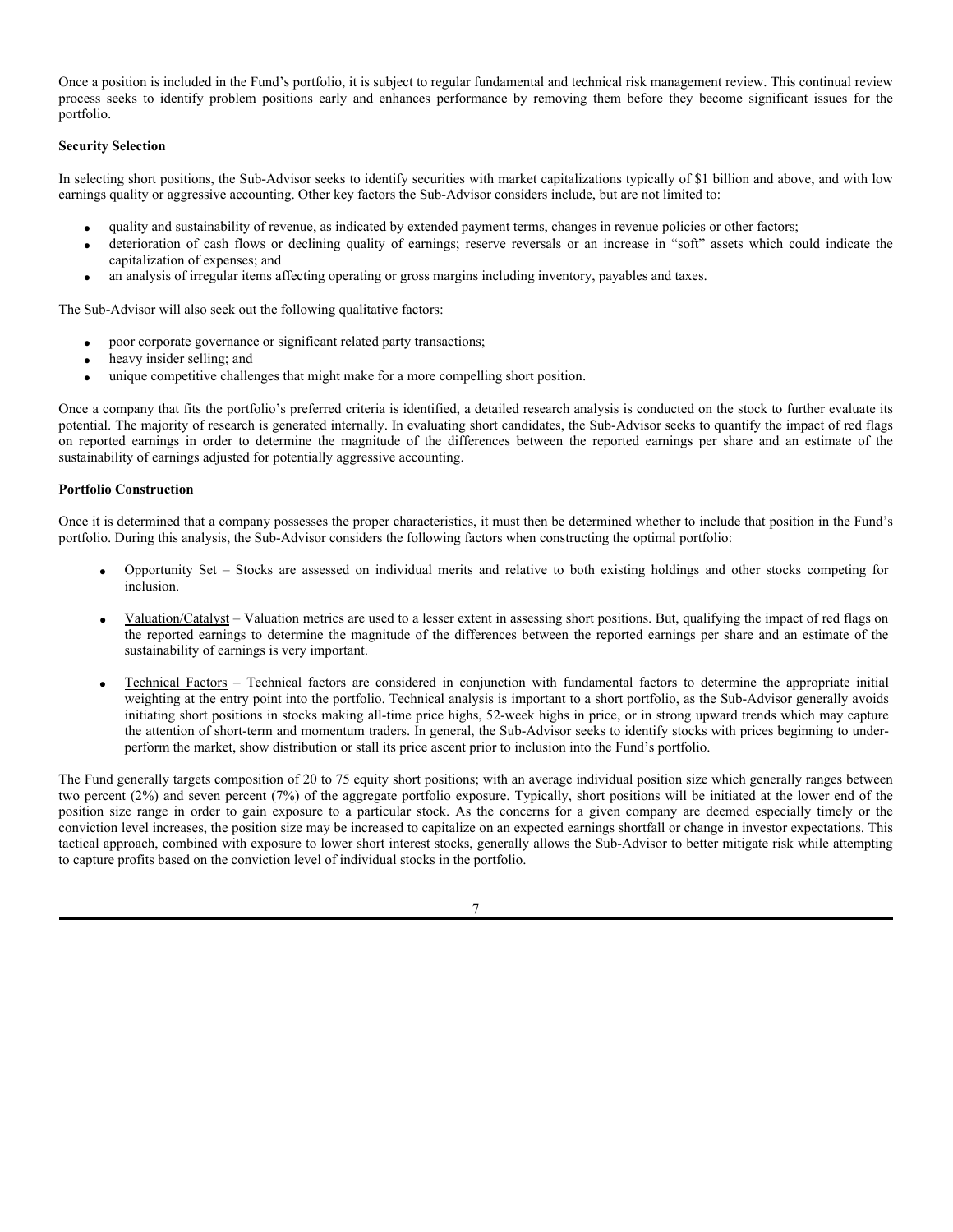ETPs will also be utilized to manage exposure to broad indexes or certain sectors. ETP positions will typically range between ten percent (10%) and fifteen percent (15%) of the Fund's portfolio. ETPs may be used to gain exposure in instances when the Sub-Advisor has a more bearish posture with respect to the broad market. Certain of the ETPs in which the Fund may invest are not registered pursuant to the 1940 Act. Thus, the Fund as an investor in such ETPs will not have all of the protections offered to investors in registered investment companies.

### **Risk Management**

The Sub-Advisor utilizes a thorough technical and fundamental risk management process, and has established a list of investment guidelines which are typically used to protect the Fund and aid in building the optimal portfolio. A sample of these general parameters is included below**.**

## **Portfolio Level\***

● Portfolio holdings: 20-75 ● Portfolio Short Exposure: 80-100% ● Positions diversified across several major sectors

*\*The Portfolio Level parameters presented above serve as general guidelines only. Actual Portfolio Level parameters may vary.*

## **MORE INFORMATION ABOUT THE PRINCIPAL RISKS OF INVESTING IN THE FUND**

The Fund is subject to a number of risks that may affect the value of its shares. This section provides additional information about the Fund's principal risks. The degree to which a risk applies to the Fund varies according to its investment allocation. Each investor should review the complete description of the principal risks before investing in the Fund. An investment in the Fund may not be appropriate for certain investors. As with investing in other securities whose prices increase and decrease in market value, you may lose money by investing in the Fund.

**Equity Risk.** The prices of equity securities in which the Fund invests rise and fall daily. These price movements may result from factors affecting individual companies, industries or the securities market as a whole. Individual companies may report poor results or be negatively affected by industry and/or economic trends and developments. The prices of securities issued by such companies may decline in response. In addition, the equity market tends to move in cycles which may cause stock prices to fall over short or extended periods of time.

**ETF Market Risk.** In stressed market conditions, the market for certain ETF shares may become less liquid in response to deteriorating liquidity in the markets for the ETF's underlying portfolio holdings. This adverse effect on liquidity for the ETF's shares in turn can lead to a difference between the market price of the ETF's shares and the underlying value of those shares. This difference can be reflected as a spread between the bid and ask prices quoted during the day or a premium or discount in the closing price from the Fund's NAV.

Because the Fund's shares trade in the secondary market, a broker may charge a commission to execute a transaction in shares and an investor may incur the cost of the spread between the price at which a dealer will buy shares (bid) and the somewhat higher price at which a dealer will sell shares (ask). In addition, not only are there a limited number of institutions that act as authorized participants, direct trading by authorized participants is critical to ensuring that the Fund's shares trade at or close to NAV. However, market makers are not obligated to make a market in the Fund's shares nor are authorized participants obligated to execute purchase or redemption orders for Creation Units and, in times of market stress, circumstances could develop that could cause them to refrain from these activities or reduce their role. The absence of an active market could lead to a heightened risk of differences between the market price of the Fund's shares and the underlying value of those shares.

**Exchange-Traded Note Risk.** The value of an ETN may be influenced by time to maturity, level of supply and demand for the ETN, volatility and lack of liquidity in the underlying market, changes in the applicable interest rates, and changes in the issuer's credit rating and economic, legal, political or geographic events that affect the underlying market. It is expected that the issuer's credit rating will be investment-grade at the time of investment, however, the credit rating may be revised or withdrawn at any time and there is no assurance that a credit rating will remain in effect for any given time period. If a rating agency lowers the issuer's credit rating, or there is a decline in the perceived creditworthiness of the issuer, the value of the ETN will decline as a lower credit rating reflects a greater risk that the issuer will default on its obligation to ETN investors. The Fund must pay an investor fee when investing in an ETN, which will reduce the amount of return on investment at maturity or upon redemption. There may be restrictions on the Fund's right to redeem its investment in an ETN, which is meant to be held until maturity. There are no periodic interest payments for ETNs and principal typically is not protected. As is the case with other ETPs, an investor could lose some of or the entire amount invested in ETNs. The Fund's decision to sell its ETN holdings may be limited by the availability of a secondary market.

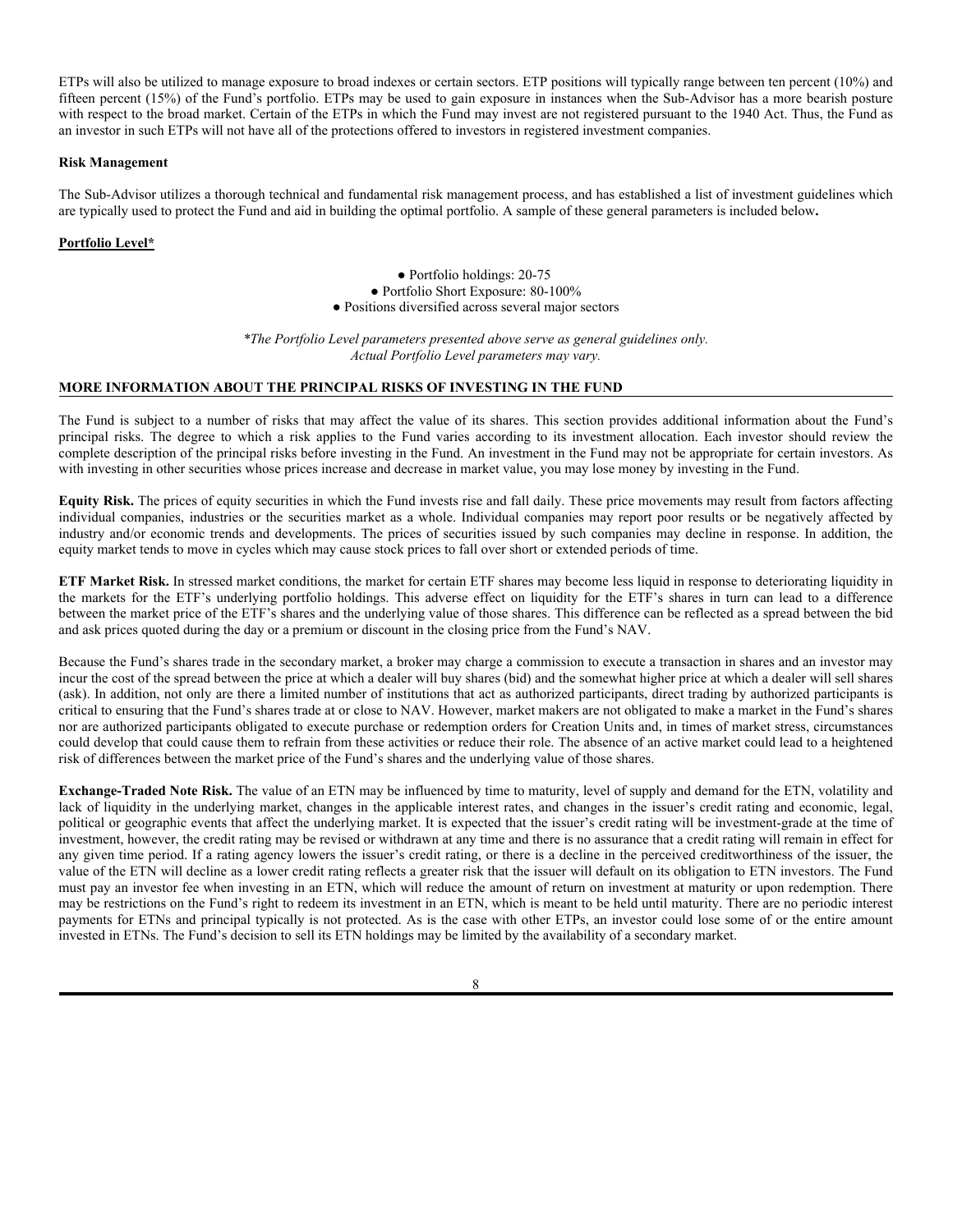**Exchange-Traded Product Risk.** The Fund may invest in (or short) ETPs. Through its positions in ETPs, the Fund generally is subject to the risks associated with the ETPs' investments, or reference assets/benchmark components in the case of ETNs, including the possibility that the value of the securities or instruments held by or linked to an ETP could decrease (or increase in the case of short positions). Certain of the ETPs may hold common portfolio positions, thereby reducing any diversification benefits. Certain ETPs in which the Fund invests are pooled investment vehicles that are not registered pursuant to the 1940 Act and, therefore, are not subject to the regulatory scheme of the 1940 Act including the investor protections afforded by the 1940 Act. Under normal market conditions, the Fund will purchase shares of or interest in ETPs in the secondary market. ETFs also may trade below their NAV or at a discount, which may adversely affect the Fund's performance. When the Fund invests in an ETP (except an ETN), in addition to directly bearing the expenses associated with its own operations, it also will bear a pro rata portion of the ETP's expenses (including operating costs and management fees). Because ETNs are debt securities and not pools of securities, the Fund pays a specific investor fee for its investments in ETNs. Consequently, an investment in the Fund entails more direct and indirect expenses than a direct investment in an ETP.

Fixed Income Securities Risk. The Fund may be exposed to fixed income risk through its short positions in ETPs that primarily invest in, or have exposure to, fixed income securities. Fixed income securities are debt obligations issued by corporations, municipalities and other borrowers. Coupons may be fixed or adjustable, based on a pre-set formula. The market value of fixed income investments may change in response to interest rate changes and other factors. Fixed income securities are subject to the risk that the securities may be paid off earlier or later than expected. Either situation could cause the Fund to have exposure to fixed income securities paying lower-than-market rates of interest, which could adversely affect the value of the Fund's short positions. In addition, rising interest rates tend to extend the duration of certain fixed income securities, making them more sensitive to changes in interest rates. As a result, in a period of rising interest rates, the ETPs in which the Fund invests may exhibit additional volatility. This is known as extension risk. When interest rates decline, borrowers may pay off their fixed income securities sooner than expected. This can reduce the returns of the ETPs because they will have to reinvest that money at lower prevailing interest rates. This is known as prepayment risk. Changes by recognized agencies in the rating of any fixed income security and in the ability of an issuer to make payments of interest and principal will also affect the value of these investments.

**Illiquid Investments Risk.** In certain circumstances, it may be difficult for the Fund to purchase and sell particular portfolio investments due to infrequent trading in such investments. The prices of such securities may experience significant volatility, make it more difficult for the Fund to transact significant amounts of such securities without an unfavorable impact on prevailing market prices, or make it difficult for the Sub-Advisor to dispose of such securities at a fair price at the time the Sub-Advisor believes it is desirable to do so. In addition, the Fund's investments in ETNs and certain other ETPs may be subject to restrictions on the amount and timing of any redemptions. The Fund's investments in such securities may restrict the Fund's ability to take advantage of other market opportunities and adversely affect the value of the Fund's portfolio holdings. The Fund's investments in certain ETPs also may be subject to trading halts caused by extraordinary market volatility pursuant to "circuit breaker" rules.

**Large-Capitalization Risk.** The large-cap segment of the market may underperform other segments of the equity market or the equity market as a whole. The underperformance of large-cap securities may cause the Fund's performance to be less than expected.

**Management Risk.** The Sub-Advisor continuously evaluates the Fund's holdings, purchases and sales with a view to achieving the Fund's investment objective. However, achievement of the stated investment objective cannot be guaranteed. The Sub-Advisor's judgment about the markets, the economy, or companies may not anticipate actual market movements, economic conditions or company performance, and these factors may affect the return on your investment. In fact, no matter how good a job the Sub-Advisor does, you could lose money on your investment in the Fund, just as you could with other investments. If the Sub-Advisor is incorrect in its assessment of the income, growth or price realization potential of the Fund's holdings or incorrect in its assessment of general market or economic conditions, then the value of the Fund's shares may decline.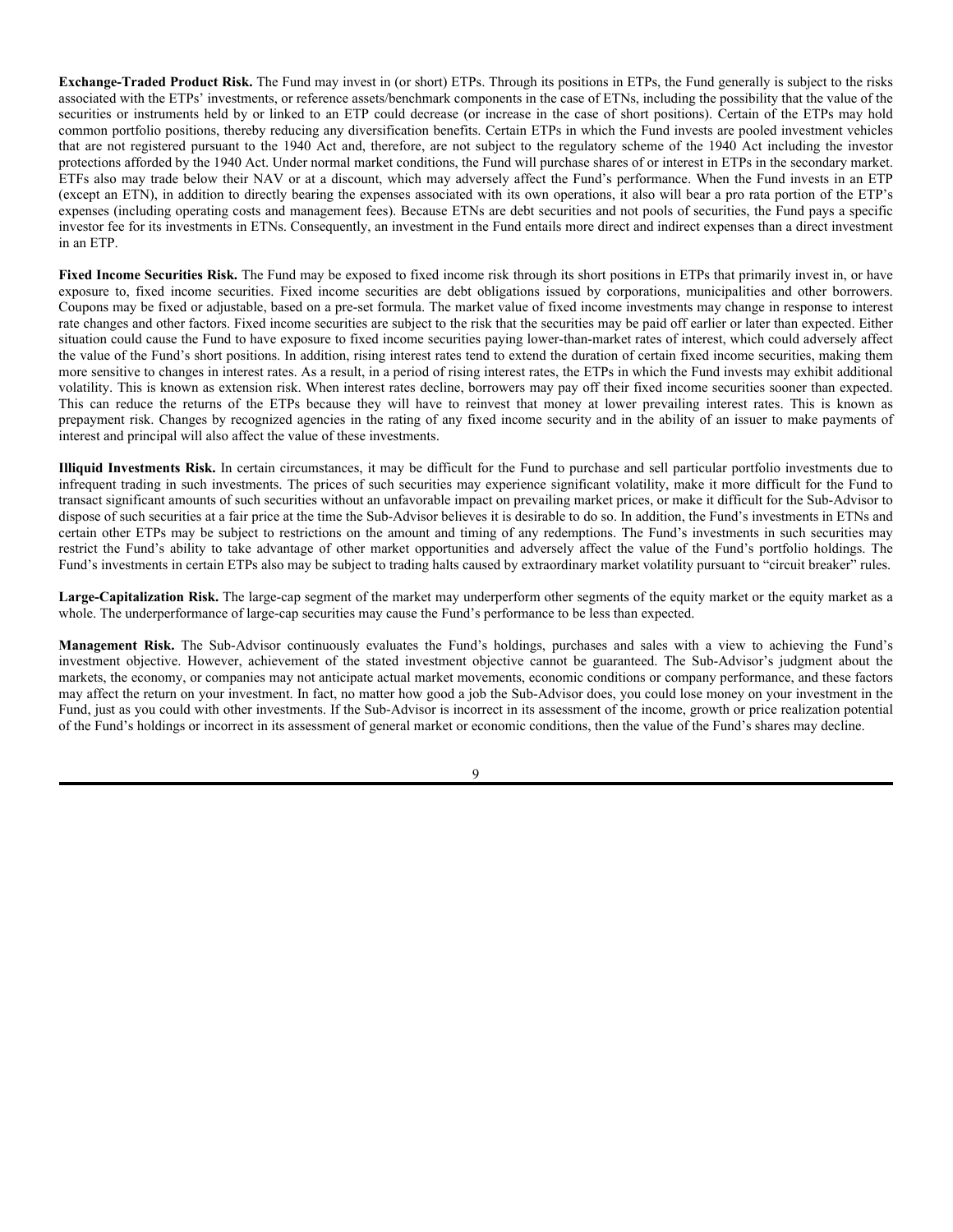**Market Risk.** Investments in securities, in general, are subject to market risks that may cause their prices to fluctuate over time. The Fund's investments may decline in value due to factors affecting securities markets generally, such as real or perceived adverse economic conditions or changes in interest or currency rates, or particular countries, segments, economic sectors, industries or companies within those markets. Local, regional, or global events such as war, acts of terrorism, the spread of infectious illness or other public health issues, recessions, or other events could have a significant impact on the market generally and on specific securities. For example, since December 2019, a novel strain of coronavirus has spread globally, which has resulted in the temporary closure of many corporate offices, retail stores, manufacturing facilities and factories, and other businesses across the world. As the extent of the impact on global markets from the coronavirus is difficult to predict, the extent to which the coronavirus may negatively affect the Fund's performance or the duration of any potential business disruption is uncertain. Any potential impact on performance will depend to a large extent on future developments and new information that may emerge regarding the duration and severity of the coronavirus and the actions taken by authorities and other entities to contain the coronavirus or treat its impact.

Changes in market conditions and interest rates generally do not have the same impact on all types of securities and instruments. Fluctuations in the value of securities and financial instruments in which the Fund invests will cause the NAV of the Fund to fluctuate. Historically, the markets have moved in cycles, and the value of the Fund's securities may fluctuate drastically from day to day. Because of its link to the markets, an investment in the Fund may be more suitable for long-term investors who can bear the risk of short-term principal fluctuations, which at times may be significant.

**Mid-Capitalization Risk.** Security prices of mid-cap companies may be based in substantial part on future expectations rather than current achievements and may move sharply, especially during market upturns and downturns. Mid-cap companies themselves may be more vulnerable to adverse business or economic events than larger, more established companies. During a period when the performance of mid-cap securities falls behind that of other types of investments, such as large-cap stocks or the equity market as whole, the Fund's performance could be reduced.

Portfolio Turnover Risk. The Fund's strategy may frequently involve buying and selling securities, which may lead to relatively high portfolio turnover. Higher portfolio turnover may result in the Fund paying increased transaction costs and generating greater tax liabilities for shareholders. Portfolio turnover also may cause the Fund's performance to be lower than expected.

**Short Sales Risk.** Short sales are transactions in which the Fund sells a security it does not own. To complete the transaction, the Fund must borrow the security to make delivery to the buyer. The Fund is then obligated to replace the security borrowed by purchasing the security at the market price at the time of replacement. The price at such time may be higher or lower than the price at which the security was sold by the Fund. If the underlying security goes down in price between the time the Fund sells the security and buys it back, the Fund will realize a gain on the transaction. Conversely, if the underlying security goes up in price during the period, the Fund will realize a loss on the transaction. Any such loss is increased by the amount of premium or interest the Fund must pay to the lender of the security. Likewise, any gain will be decreased by the amount of premium or interest the Fund must pay to the lender of the security. The Fund is also required to segregate other assets on its books to cover its obligation to return the security to the lender which means that those other assets may not be available to meet the Fund's needs for immediate cash or other liquidity. The Fund's investment performance may also suffer if the Fund is required to close out a short position earlier than it had intended. This would occur if the securities lender required the Fund to deliver the securities the Fund borrowed at the commencement of the short sale and the Fund was unable to borrow the securities from another securities lender or otherwise obtain the security by other means. In addition, the Fund may be subject to expenses related to short sales that are not typically associated with investing in securities directly, such as costs of borrowing and margin account maintenance costs associated with the Fund's open short positions. These expenses negatively impact the performance of the Fund. For example, when the Fund short sells an interest-bearing security, such as a bond, it is obligated to pay the interest on the security it has sold. This cost is partially offset by the interest earned by the Fund on the investment of the cash generated by the short sale. When the Fund sells short an equity security that pays a dividend, the Fund must pay out the dividend rate of the equity security to the lender and records this as an expense of the Fund and reflects the expense in the financial statements. However, a dividend paid on a security sold short generally has the effect of reducing the market value of the shorted security and thus, increases the Fund's unrealized gain or reduces the Fund's unrealized loss on its short sale transaction. To the extent that the interest rate and/or dividend that the Fund is obligated to pay is greater than the interest earned by the Fund on investments, the performance of the Fund will be negatively impacted. These types of short sales expenses are sometimes referred to as the "negative cost of carry," and will tend to cause the Fund to lose money on a short sale even in instances where the price of the underlying security sold short does not change over the duration of the short sale. Regulatory bans on certain short selling activities may prevent the Fund from fully implementing its strategy.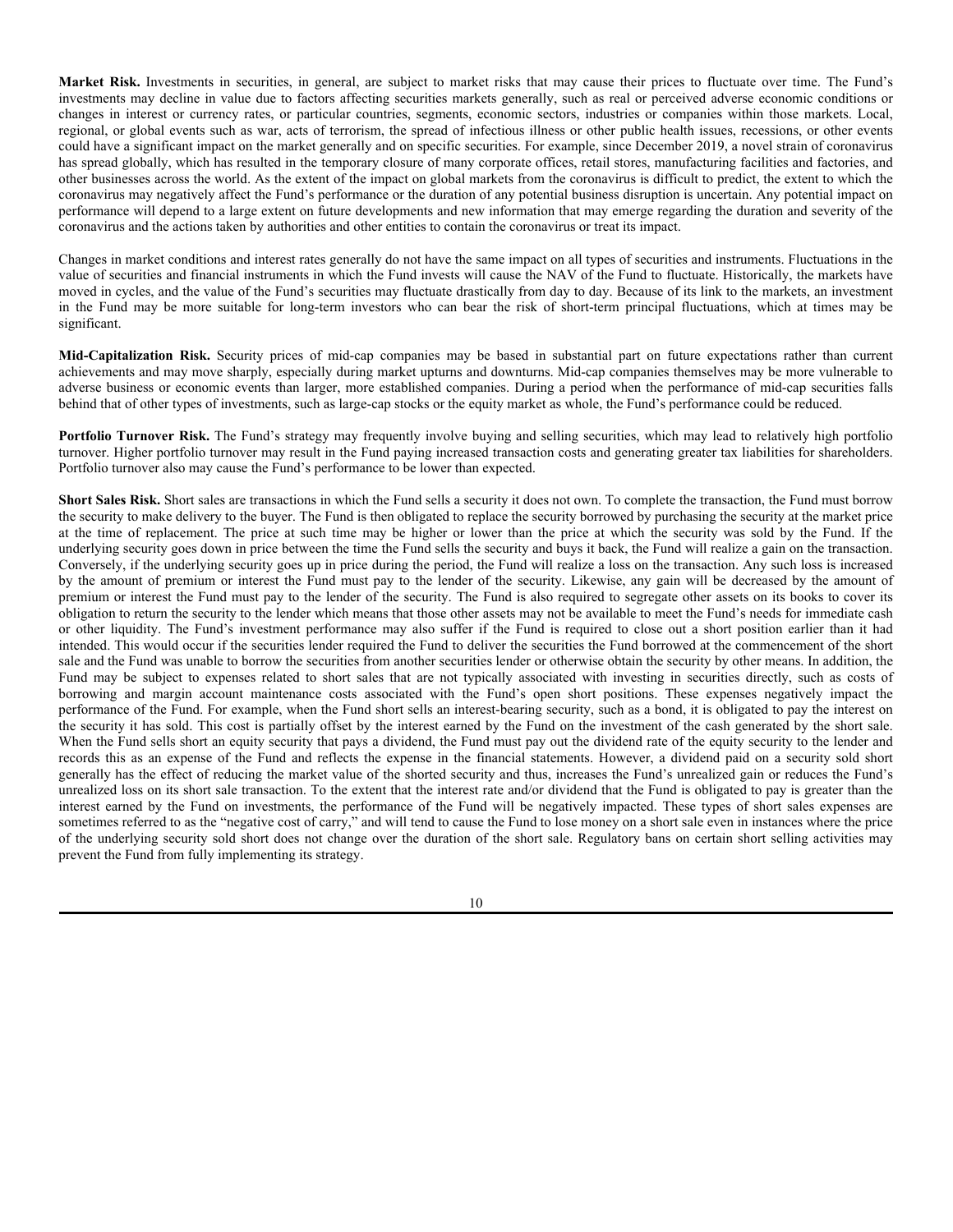**Trading Risk.** Shares of the Fund may trade above or below their NAV. The NAV of shares will fluctuate with changes in the market value of the Fund's holdings. The trading prices of shares will fluctuate in accordance with changes in NAV, as well as market supply and demand. When the market price of the Fund's shares deviates significantly from NAV, you may pay significantly more or receive significantly less than the underlying value of the Fund's shares. However, given that shares can be created and redeemed only in Creation Units at NAV, the Advisor and Sub-Advisor do not believe that large discounts or premiums to NAV will exist for extended periods of time. Although the Fund's shares are currently listed on the Exchange, there can be no assurance that an active trading market for shares will develop or be maintained. In addition, trading in shares of the Fund may be halted because of market conditions or for reasons that, in the view of the Exchange, make trading in shares inadvisable.

## **OTHER INVESTMENT PRACTICES AND STRATEGIES**

**Temporary Defensive Positions**. To respond to certain market, economic, political or other conditions, the Fund may refrain from short selling and increase its investment in U.S. government securities, short-term, high quality fixed income securities, money market instruments, overnight and fixed-term repurchase agreements, cash and cash equivalents with maturities of one year or less. The Fund may hold little or no short positions for extended periods, depending on the Sub-Advisor's assessment of market conditions. While the Fund is in a defensive position, the Fund may not achieve its investment objective.

**Lending of Portfolio Securities.** The Fund may lend portfolio securities to brokers, dealers and other financial organizations that meet capital and other credit requirements or other criteria established by the Fund's Board. These loans, if and when made, may not exceed  $33^{1/3}$ % of the total asset value of the Fund (including the loan collateral). Such loans may be terminated at any time. Any such loans must be continuously secured by collateral maintained on a current basis in an amount at least equal to the market value of the securities loaned by the Fund. In a loan transaction, as compensation for lending its securities, the Fund will receive a portion of the dividends or interest accrued on the securities held as collateral or, in the case of cash collateral, a portion of the income from the investment of such cash. In addition, the Fund will receive the amount of all dividends, interest and other distributions on the loaned securities. However, the borrower has the right to vote the loaned securities. The Fund will call loans to vote proxies if a material issue affecting the investment is to be voted upon. Loans are made only to borrowers that are deemed by the securities lending agent to be of good financial standing. Should the borrower of the securities fail financially, the Fund may experience delays in recovering the securities or exercising its rights in the collateral. In a loan transaction, the Fund will also bear the risk of any decline in value of securities acquired with cash collateral. The Fund will attempt to minimize this risk by limiting the investment of cash collateral to high quality instruments of short maturity.

Please see the Fund's Statement of Additional Information (the "SAI") for a more complete list of portfolio investment strategies, permitted investments and related risks.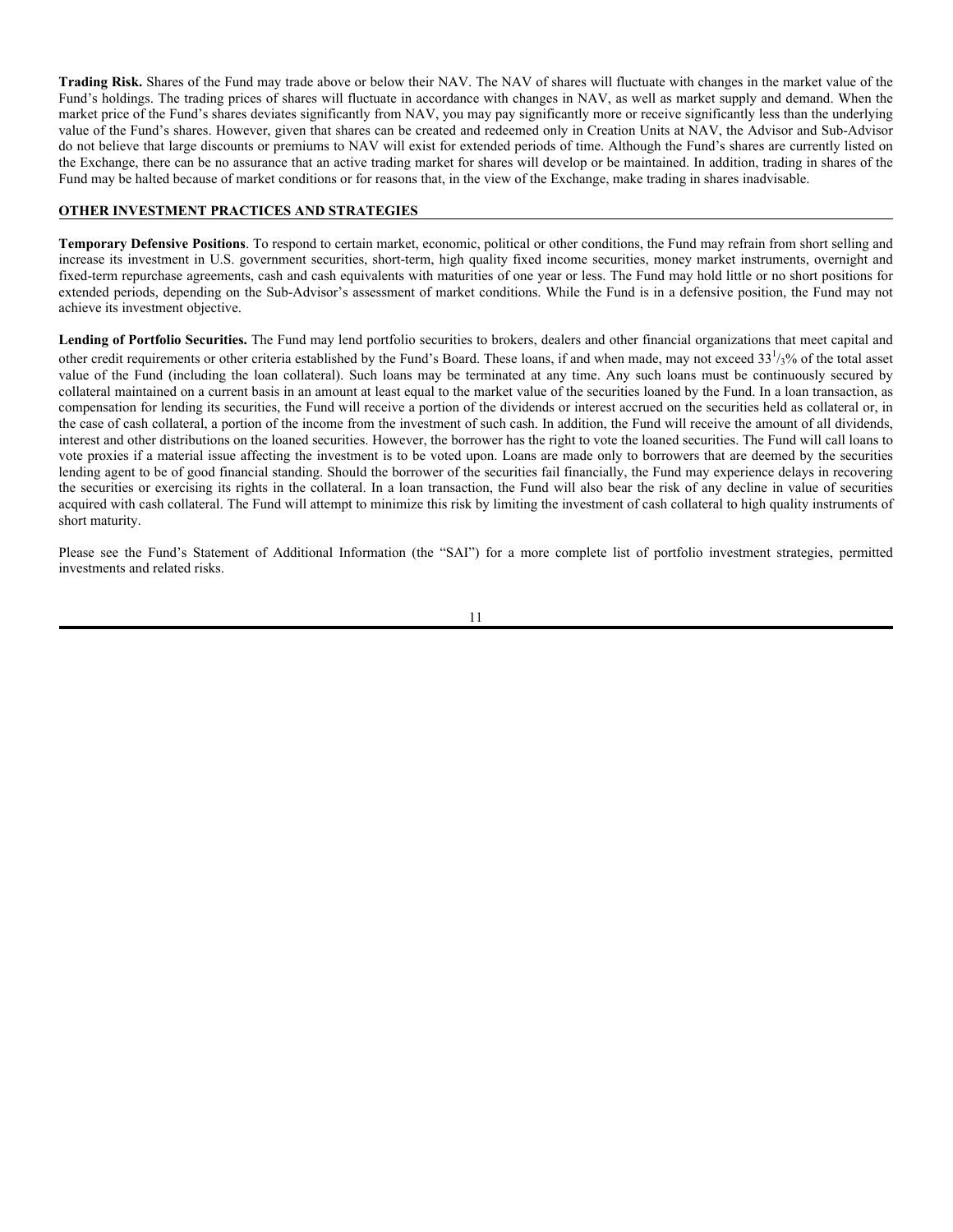## **PORTFOLIO HOLDINGS**

A description of the Fund's policies and procedures with respect to the disclosure of Fund portfolio securities is available (i) in the SAI and (ii) on the Trust's website at www.advisorshares.com. The Fund's daily portfolio holdings information also is available on the Trust's website.

## **MANAGEMENT OF THE FUND**

## **INVESTMENT ADVISOR**

AdvisorShares Investments, LLC, located at 4800 Montgomery Lane, Suite 150, Bethesda, Maryland 20814, serves as investment advisor of the Fund. As of September 30, 2021, the Advisor had approximately \$2 billion in assets under management.

The Advisor continuously reviews, supervises, and administers the Fund's investment program. In particular, the Advisor provides investment and operational oversight of the Sub-Advisor. The Board supervises the Advisor and establishes policies that the Advisor must follow in its day-to-day management activities. Pursuant to an investment advisory agreement between the Trust and the Advisor, the Advisor is entitled to receive an annual advisory fee of 1.50% based on the average daily net assets of the Fund. The Advisor pays the Sub-Advisor out of the advisory fee it receives from the Fund. For the most recent fiscal year, the Fund paid the Advisor 1.50% based on its average daily net assets.

The Advisor bears all of its own costs associated with providing these advisory services and the expenses of the members of the Board who are affiliated with the Advisor. The Advisor may make payments from its own resources to broker-dealers and other financial institutions in connection with the sale of Fund shares.

The Advisor has contractually agreed to waive its fees and/or reimburse expenses in order to keep net expenses (excluding amounts payable pursuant to any plan adopted in accordance with Rule 12b-1, interest expense, taxes, brokerage commissions, acquired fund fees and expenses, other expenditures which are capitalized in accordance with generally accepted accounting principles, and extraordinary expenses) from exceeding 1.85% of the Fund's average daily net assets for at least one year from the date of this Prospectus. The expense limitation agreement may be terminated without payment of any penalty (i) by the Trust for any reason and at any time and (ii) by the Advisor, for any reason, upon ninety (90) days' prior written notice to the Trust, such termination to be effective as of the close of business on the last day of the then-current one-year period. If at any point it becomes unnecessary for the Advisor to waive fees or reimburse expenses, the Board may permit the Advisor to retain the difference between the Fund's total annual operating expenses and the expense limitation currently in effect, or, if lower, the expense limitation that was in effect at the time of the waiver and/or reimbursement, to recapture all or a portion of its prior fee waivers or expense reimbursements within three years of the date they were waived or reimbursed.

Pursuant to an exemptive order from the SEC, the Advisor, subject to certain conditions, has the right, without shareholder approval, to hire a new unaffiliated sub-advisor or materially amend the terms of a sub-advisory agreement with an unaffiliated sub-advisor when the Board and the Advisor believe that a change would benefit the Fund. The Prospectus will be supplemented when there is a significant change in the Fund's subadvisory arrangement.

A discussion regarding the basis for the Board's most recent approval of the Fund's investment advisory agreement is available in the Trust's Annual Report to Shareholders dated June 30, 2021.

#### **INVESTMENT SUB-ADVISOR**

Ranger Alternative Management, L.P. located at 2828 N. Harwood Street, Suite 1900, Dallas, Texas, 75201, serves as investment sub-advisor to the Fund. As of September 30, 2021, the Sub-Advisor had approximately \$65 million in assets under management.

The Sub-Advisor is responsible for selecting the Fund's investments in accordance with the Fund's investment objective, policies and restrictions. A discussion regarding the basis for the Board's most recent approval of the Fund's investment sub-advisory agreement is available in the Trust's Semi-Annual Report to Shareholders dated December 31, 2020.

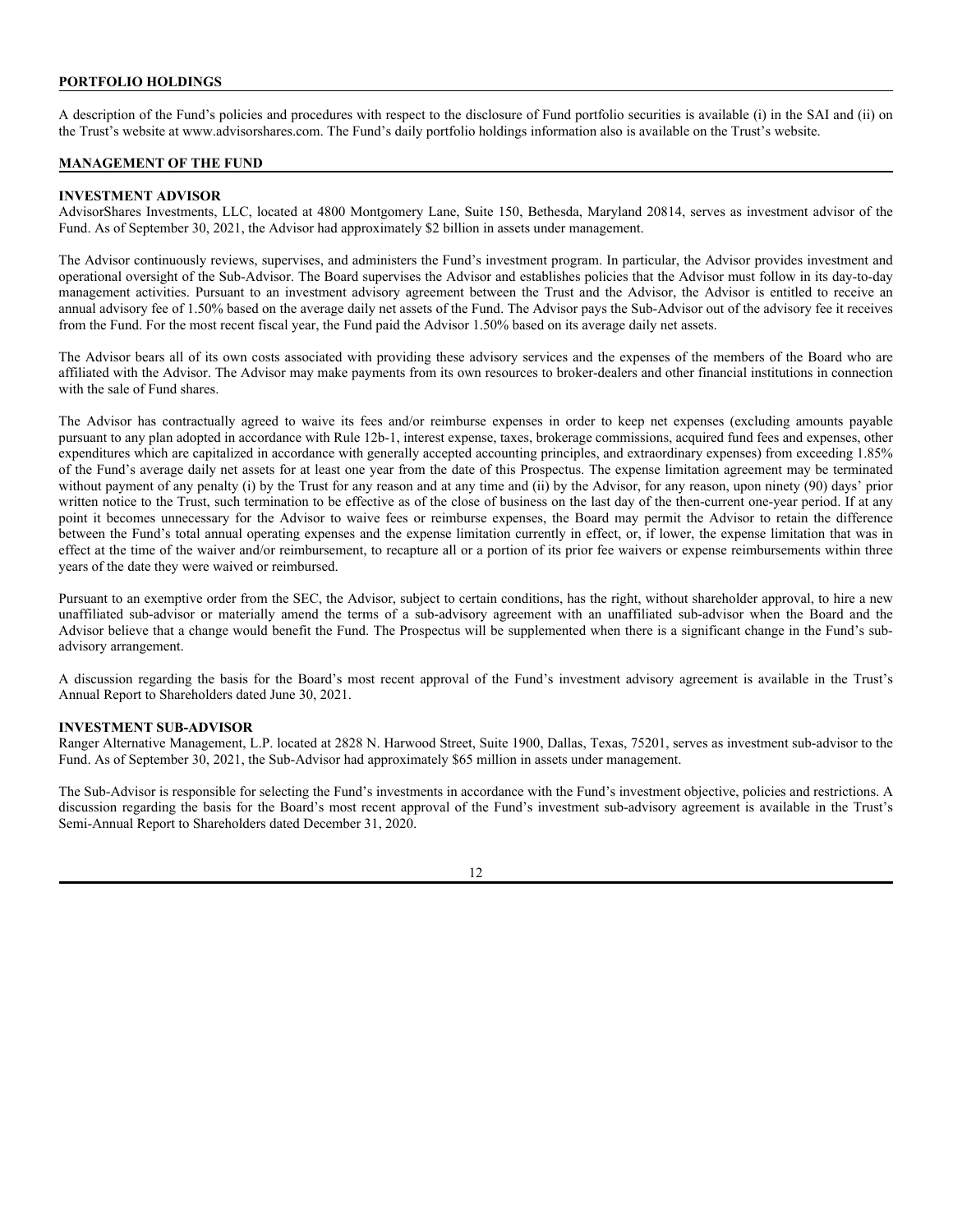## **PORTFOLIO MANAGERS**

The following portfolio managers are primarily responsible for the day-to-day management of the Fund.

#### **John Del Vecchio,** *CFA***,** *Portfolio Manager*

Mr. Del Vecchio serves both as a Portfolio Manager and profits participant of the Sub-Advisor through his interest in Sand Dollar Beach, LLC, an entity which he jointly controls. Prior to developing and managing the Fund, Mr. Del Vecchio served as a short only portfolio manager for the Sub-Advisor from August 2007 until May 2010. Mr. Del Vecchio founded in 2010, and continues to serve as principal of, Parabolix Research, LLC, a short-only institutional research firm. Mr. Del Vecchio founded in 2013, and continues to serve as Managing Member of, Index Deletion Strategies, LLC, which created and maintains the Del Vecchio Earnings Quality Index. Prior to joining the Sub-Advisor, Mr. Del Vecchio served as an Analyst with David W. Tice & Associates/Behind the Numbers, LLC from 2003 through 2007, selecting short sale opportunities utilizing forensic accounting research for institutional clients and the Prudent Bear Fund. In 2002, Mr. Del Vecchio served as portfolio manager of RedHawk Advisors, LLC, with responsibility for managing the short sale allocation of a fund. In 2001, Mr. Del Vecchio served as an Analyst for the Center for Financial Research and Analysis performing forensic accounting analysis for short sale opportunities on Technology, Business Services and Industrial companies. From 2000 through 2001, Mr. Del Vecchio served as an Analyst for The Motley Fool. From 1998 through 1999, Mr. Del Vecchio served as a Jr. Quantitative Analyst for the international division of Federated Investors, developing models for international equity investing. Mr. Del Vecchio earned a B.S. in Finance, Summa Cum Laude, from Bryant College and was also awarded Beta Gamma Sigma honors in business. Mr. Del Vecchio earned the right to use the Chartered Financial Analyst designation in September, 2001.

#### **Brad H. Lamensdorf,** *Portfolio Manager***,** *Trading and Market Strategist*

Mr. Lamensdorf serves both as a Portfolio Manager and profits participant of the Sub-Advisor through his interest in Sand Dollar Beach, LLC, an entity which he jointly controls. Mr. Lamensdorf has served as a Trading and Market Strategist for the Sub-Advisor since 2009 and began providing portfolio management services for the Fund upon its launch in 2011. In January 2013, Mr. Lamensdorf commenced operations and serves as principal of The Lamensdorf Market Timing Report, a newsletter which provides subscribers with technical analysis. From November 2007 through December 2012, Mr. Lamensdorf served as a principal for Precisian GP, LLC and Portfolio Manager of Precisian Partners L.P. Prior to Precisian, Mr. Lamensdorf founded and continues to serve as Portfolio Manager of BHL Partners LP, a commodity oriented hedge fund primarily focused on gold and gold equities. From 1998 to 2005, Mr. Lamensdorf served as a principal of Tarpon Capital Management, L.P. and the Portfolio Manager for Tarpon Partners, L.P. In 1997, he was a founder, partner and co-manager of KBH, LLP, an investment firm created to manage investment portfolios on behalf of the King-Hughes family. From 1992 through 1996, Mr. Lamensdorf worked on the equity trading desk for the Bass family in Fort Worth, Texas, where he co-managed an equity portfolio with emphasis on short selling and derivatives strategies. Mr. Lamensdorf received a B.A. in psychology from the University of Texas at Austin.

Additional information about the portfolio managers' compensation, other accounts managed by the portfolio managers, and the portfolio managers' ownership of securities in the Fund is available in the SAI.

#### **OTHER SERVICE PROVIDERS**

Foreside Fund Services, LLC (the "Distributor") is the principal underwriter and distributor of the Fund's shares. The Distributor's principal address is Three Canal Plaza, Suite 100, Portland, Maine 04101. The Distributor will not distribute shares in less than whole Creation Units, and it does not maintain a secondary market in the shares. The Distributor is a broker-dealer registered under the Securities Exchange Act of 1934 and a member of the Financial Industry Regulatory Authority, Inc. ("FINRA"). The Distributor is not affiliated with the Advisor, Sub-Advisor, The Bank of New York Mellon or any of their respective affiliates.

The Bank of New York Mellon, located at 240 Greenwich Street, New York, New York 10286, serves as the administrator, custodian, transfer agent and fund accounting agent for the Fund.

Morgan, Lewis & Bockius LLP, located at 1111 Pennsylvania Avenue, N.W., Washington, D.C. 20004, serves as legal counsel to the Trust.

Tait, Weller & Baker LLP, located at Two Liberty Place, 50 South 16<sup>th</sup> Street, Suite 2900, Philadelphia, Pennsylvania 19102, serves as the Fund's independent registered public accounting firm. The independent registered public accounting firm is responsible for auditing the annual financial statements of the Fund.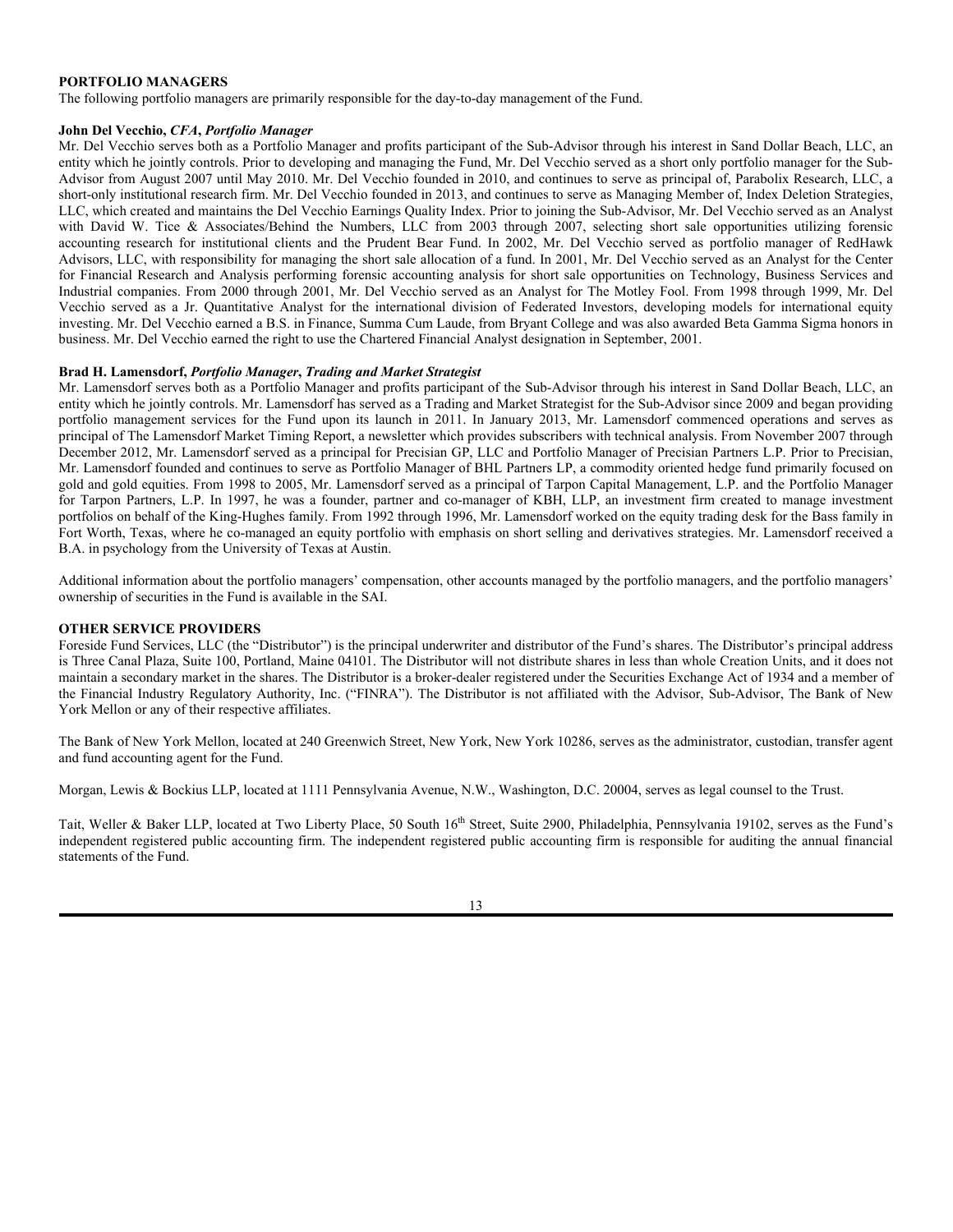## **SHAREHOLDER INFORMATION**

#### **CALCULATING NET ASSET VALUE**

The Fund calculates NAV by (i) taking the current market value of its total assets, (ii) subtracting any liabilities, and (iii) dividing that amount by the total number of shares owned by shareholders.

The Fund calculates NAV once each business day as of the regularly scheduled close of normal trading on the New York Stock Exchange, LLC (the "NYSE") (normally 4:00 p.m. Eastern Time). The NYSE is typically closed on weekends and most national holidays.

In calculating NAV, the Fund generally values its portfolio investments at market prices. If market prices are unavailable or the Fund thinks that they are unreliable, or when the value of a security has been materially affected by events occurring after the relevant market closes, the Fund will price those securities at fair value as determined in good faith using methods approved by the Board. With respect to investments in U.S.-traded securities with readily available pricing, it is expected that there would be limited circumstances in which the Fund would use fair value pricing – for example, if the exchange on which a portfolio security is principally traded closed early or if trading in a particular security was halted during the day and did not resume prior to the time the Fund calculated its NAV.

The use of fair valuation in pricing a security involves the consideration of a number of subjective factors and, therefore, is susceptible to the unavoidable risk that the valuation may be higher or lower than the price at which the security might actually trade if a reliable market price were readily available.

More information about the valuation of the Fund's holdings can be found in the SAI.

#### **PREMIUM/DISCOUNT AND BID-ASK SPREAD INFORMATION**

The price of the Fund's shares is based on market price, which may differ from the Fund's daily NAV per share and can be affected by market forces of supply and demand, economic conditions and other factors. Information showing the number of days that the market price of the Fund's shares was greater than the Fund's NAV per share (*i.e.*, at a premium) and the number of days it was less than the Fund's NAV per share (*i.e.*, at a discount) for various time periods is available by visiting the Fund's website at www.advisorshares.com. Also available on the Fund's website is information about bid-ask spreads.

## **DIVIDENDS AND DISTRIBUTIONS**

The Fund pays out dividends and distributes its net capital gains, if any, to shareholders at least annually.

### **ACTIVE INVESTORS AND MARKET TIMING**

Shares of the Fund are listed for trading on the Exchange, which allows retail investors to purchase and sell individual shares at market prices throughout the trading day similar to other publicly traded securities. Because these secondary market trades do not involve the Fund directly, it is unlikely that secondary market trading would cause any harmful effects of market timing, such as dilution, disruption of portfolio management, increases in the Fund's trading costs or realization of capital gains. The Board has determined not to adopt policies and procedures designed to prevent or monitor for frequent purchases and redemptions of the Fund's shares because the Fund sells and redeems its shares at NAV only in Creation Units pursuant to the terms of a participant agreement between the Distributor and an authorized participant, principally in exchange for a specified amount of cash totaling the NAV of the Creation Unit(s). The Fund also imposes transaction fees on such Creation Unit transactions that are designed to offset the Fund's transfer and other transaction costs associated with the issuance and redemption of the Creation Unit shares.

#### **BOOK-ENTRY**

Shares of the Fund are held in book-entry form, which means that no stock certificates are issued. Depository Trust Company ("DTC"), or its nominee, is the record owner of all outstanding shares of the Fund and is recognized as the owner of all shares.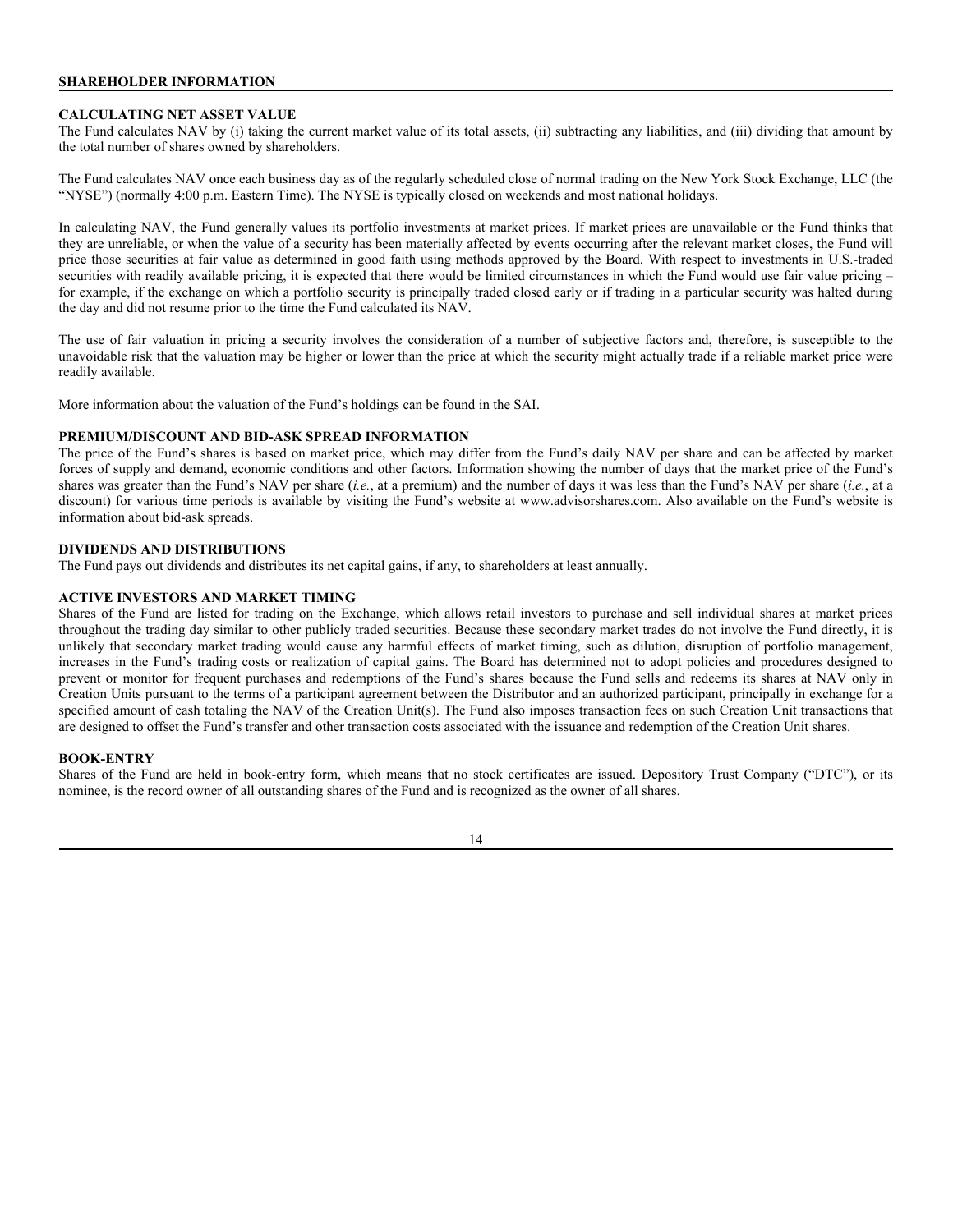Investors owning shares of the Fund are beneficial owners as shown on the records of DTC or its participants. DTC serves as the securities depository for all shares. Participants in DTC include securities brokers and dealers, banks, trust companies, clearing corporations and other institutions that directly or indirectly maintain a custodial relationship with DTC. As a beneficial owner of shares, you are not entitled to receive physical delivery of stock certificates or to have shares registered in your name, and you are not considered a registered owner of shares. Therefore, to exercise any right as an owner of shares, you must rely upon the procedures of DTC and its participants (*e.g.*, broker-dealers, banks, trust companies, or clearing companies). These procedures are the same as those that apply to any stocks that you hold in book entry or "street name" through your brokerage account.

#### **INVESTING IN THE FUND**

For more information on how to buy and sell shares of the Fund, call the Trust at 877.843.3831 or visit the Fund's website at www.advisorshares.com.

### **DISTRIBUTION PLAN**

The Fund has adopted a Distribution Plan pursuant to Rule 12b-1 under the 1940 Act that allows the Fund to pay distribution fees to the Distributor and other firms that provide distribution services. The Fund will pay distribution fees to the Distributor at an annual rate not to exceed 0.25% of its average daily net assets. If a service provider provides distribution services, the Distributor will pay the service provider out of its distribution fees.

No distribution fees are currently charged to the Fund; there are no plans to impose distribution fees, and no distribution fees will be charged for at least one year from the date of this Prospectus. However, to the extent distribution fees are charged in the future, because the Fund would pay these fees out of assets on an ongoing basis, over time these fees may cost you more than other types of sales charges and would increase the cost of your investment. At such time as distribution fees are charged, the Fund will notify investors by adding disclosure to the Fund's website and in the Fund's Prospectus. Any distribution fees will be approved by the Board.

#### **ADDITIONAL TAX INFORMATION**

The following is a summary of some important tax issues that affect the Fund and its shareholders. The summary is based on current tax law, which may be changed by legislative, judicial or administrative action. The summary is very general, and does not address investors subject to special rules, such as investors who hold shares through an IRA, 401(k) or other tax-advantaged account. More information about taxes is located in the SAI.

#### *You are urged to consult your tax advisor regarding specific questions as to U.S. federal, state and local income taxes.*

#### **Tax Status of the Fund**

The Fund is treated as a separate entity for U.S. federal income tax purposes and has elected and intends to qualify for the special tax treatment afforded to a regulated investment company ("RIC") under the Internal Revenue Code of 1986, as amended (the "Internal Revenue Code"). As long as the Fund qualifies for treatment as a RIC, it pays no federal income tax on the earnings it timely distributes to shareholders. However, the Fund's failure to qualify as a RIC or to meet minimum distribution requirements would result (if certain relief provisions were not available) in fund-level taxation and, consequently, a reduction in income available for distribution to shareholders.

Unless you are a tax-exempt entity or your investment in Fund shares is made through a tax-deferred retirement account, such as an IRA, you need to be aware of the possible tax consequences when:

- the Fund makes distributions;
- you sell Fund shares; and
- you purchase or redeem Creation Units (authorized participants only).

#### **Tax Status of Distributions**

The Fund intends to distribute, at least annually, substantially all of its net investment income and net capital gains income.

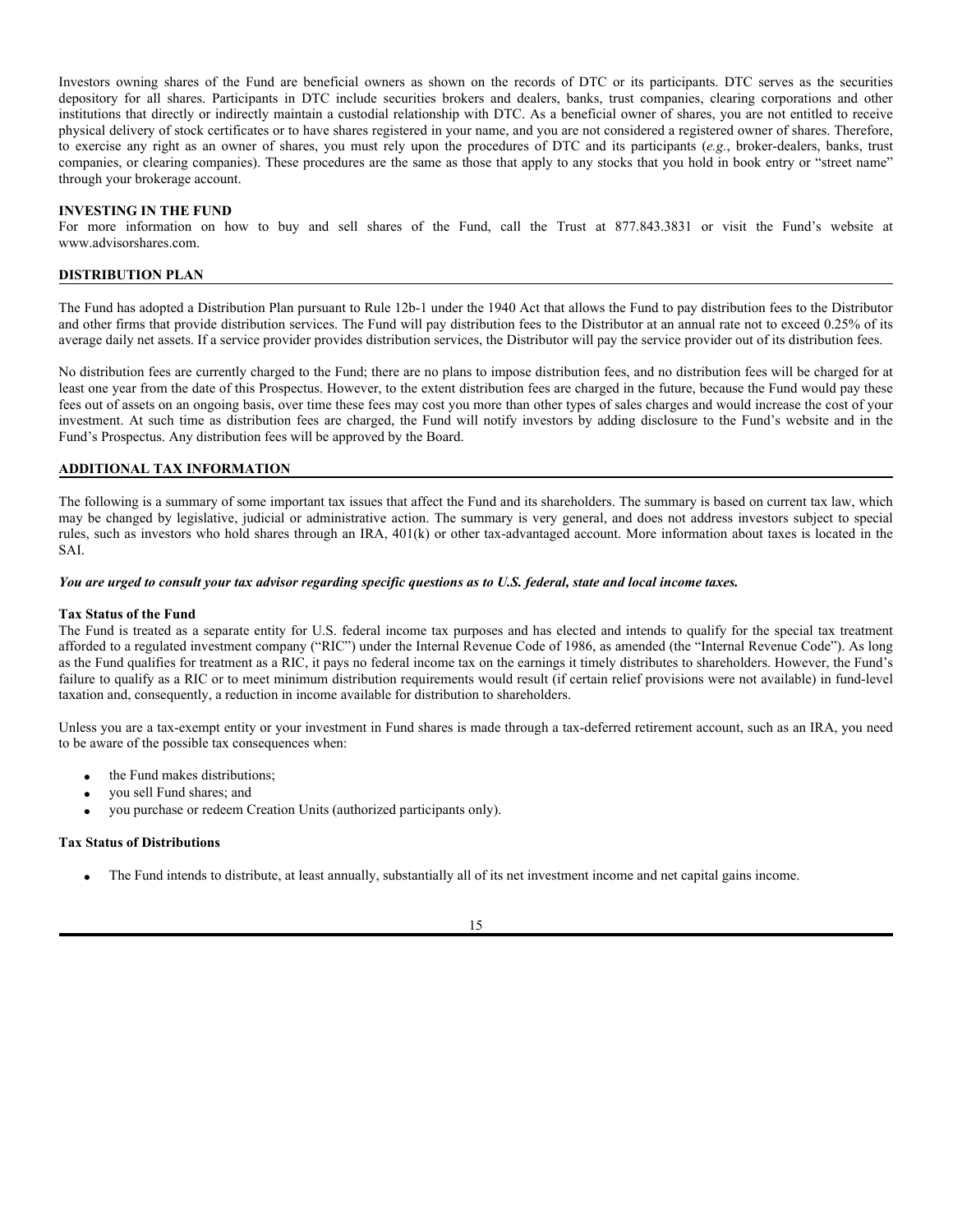- The Fund's distributions from income and net short-term capital gains will generally be taxed to you as ordinary income. For noncorporate shareholders, dividends reported by the Fund as qualified dividend income are generally eligible for reduced tax rates applicable to long-term capital gains, provided holding period and other requirements are met. Qualified dividend income generally is income derived from dividends paid by U.S. corporations or certain foreign corporations that are either incorporated in a U.S. possession or eligible for tax benefits under certain U.S. income tax treaties. In addition, dividends that the Fund receives in respect of stock of certain foreign corporations may be qualified dividend income if that stock is readily tradable on an established U.S. securities market. For such dividends to be taxed as qualified dividend income to a non-corporate shareholder, the Fund must satisfy certain holding period requirements with respect to the underlying stock and the non-corporate shareholder must satisfy holding period requirements with respect to his or her ownership of the Fund's shares. Holding periods may be suspended for these purposes for stock that is hedged. In general, dividends received by the Fund from an ETP taxable as a RIC may be distributed and reported as qualified dividend income by the Fund to the extent the dividend distributions are distributed and reported as qualified dividend income by the ETP. The Fund's investment strategies will significantly limit its ability to distribute dividends eligible for treatment as qualified dividend income.
- Corporate shareholders may be entitled to a dividends received deduction for the portion of dividends they receive that are attributable to dividends received by the Fund (directly or in some cases indirectly) from U.S. corporations, subject to certain limitations. The Fund's investment strategies will significantly limit its ability to distribute dividends eligible for the dividends received deduction for corporate shareholders.
- Taxes on distributions of capital gains (if any) are determined by how long the Fund owned the investments that generated them, rather than how long a shareholder has owned their shares. Sales of assets held by the Fund for more than one year generally result in long-term capital gains and losses, and sales of assets held by the Fund for one year or less generally result in short-term capital gains and losses. Distributions from the Fund's short-term capital gains are generally taxable as ordinary income. Any distributions of net capital gain (the excess of the Fund's net long-term capital gains over its net short-term capital losses) that you receive from the Fund generally are taxable as long-term capital gains regardless of how long you have owned your shares. Long-term capital gains are taxed to non-corporate shareholders at reduced tax rates.
- Dividends and distributions are generally taxable to you whether you receive them in cash or reinvest them in additional shares.
- In general, your distributions are subject to federal income tax for the year in which they are paid. However, distributions paid in January but declared by the Fund in October, November or December of the previous year may be taxable to you in the previous year.
- Shortly after the close of each calendar year, the Fund (or your broker) will inform you of the amount of your ordinary income dividends, qualified dividend income, and net capital gain distributions received from the Fund.
- You may wish to avoid investing in the Fund shortly before a dividend or other distribution, because such a distribution will generally be taxable even though it may economically represent a return of a portion of your investment.

#### **Taxes on Exchange-Listed Share Sales**

Any capital gain or loss realized upon a sale of shares is generally treated as long-term capital gain or loss if the shares have been held for more than one year and as short-term capital gain or loss if the shares have been held for one year or less, except that any capital loss on the sale of shares held for six months or less is treated as long-term capital loss to the extent of amounts treated as distributions of long-term capital gains to the shareholder with respect to such shares. Any loss realized on a sale will be disallowed to the extent shares of the Fund are acquired, including through reinvestment of dividends, within a 61-day period beginning 30 days before and ending 30 days after the disposition of Fund shares. The ability to deduct capital losses may be limited.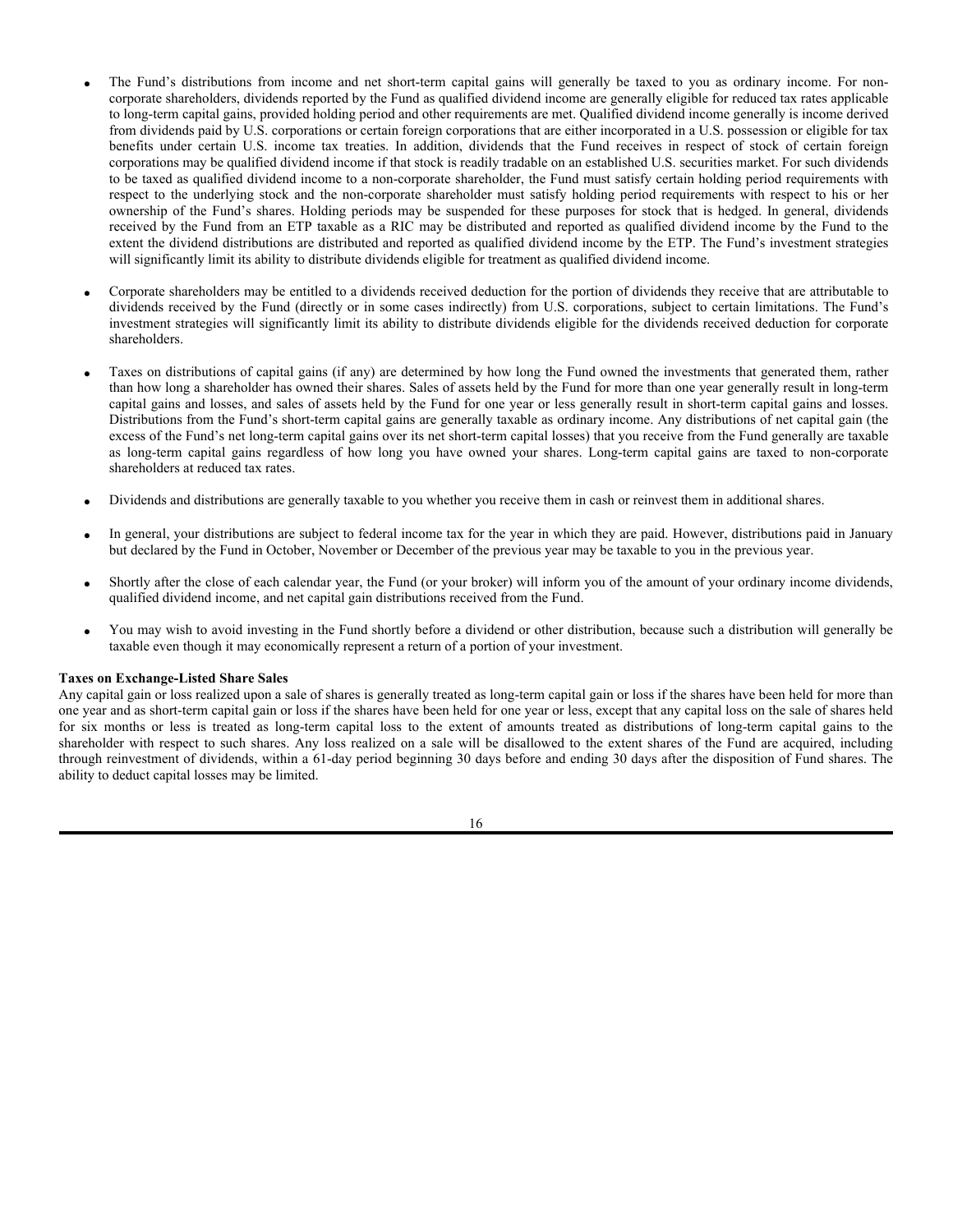## **Derivatives and Complex Securities**

The Fund and the ETPs in which the Fund invests may invest in complex securities such as equity options, index options, repurchase agreements, foreign currency contracts, hedges and swaps, transactions treated as straddles for U.S. federal income tax purposes, and futures contracts. These investments may be subject to numerous special and complex tax rules. These rules could affect the Fund's or the ETPs in which the Fund invests that are taxed as RICs ability to qualify as a RIC, affect whether gains and losses recognized by the Fund or the ETPs are treated as ordinary income or loss or capital gain or loss, accelerate the recognition of income to the Fund or the ETPs, cause income or gain to be recognized even though corresponding cash is not received by the Fund or the ETPs and/or defer the Fund's or the ETPs' ability to recognize losses. In turn, those rules may affect the amount, timing or character of the income distributed by the Fund. Additional information regarding the Fund's and the ETPs' investments in complex securities can be found in the Fund's SAI.

## **Net Investment Income Tax**

U.S. individuals with income exceeding certain thresholds are subject to a 3.8% tax on all or a portion of their "net investment income," including interest, dividends, and certain capital gains (generally including capital gain distributions and capital gains realized on the sale or exchange of shares). This 3.8% tax also applies to all or a portion of the undistributed net investment income of certain shareholders that are estates and trusts.

#### **Non-U.S. Investors**

If you are not a citizen or permanent resident of the United States, the Fund's ordinary income dividends will generally be subject to a 30% U.S. withholding tax, unless a lower treaty rate applies or unless such income is effectively connected with a U.S. trade or business. The 30% withholding tax generally will not apply to distributions of net capital gain. The Fund may, under certain circumstances, report all or a portion of a dividend as an "interest-related dividend" or a "short-term capital gain dividend," which would generally be exempt from this 30% U.S. withholding tax, provided certain other requirements are met. Short-term capital gain dividends received by a nonresident alien individual who is present in the U.S. for a period or periods aggregating 183 days or more during the taxable year are not exempt from this 30% withholding tax. Different tax consequences may result if you are a foreign shareholder engaged in a trade or business within the United States or if you are a foreign shareholder entitled to claim the benefits of a tax treaty.

## **Backup Withholding**

The Fund will be required in certain cases to withhold (as "backup withholding") on amounts payable to any shareholder who (1) has provided the Fund either an incorrect tax identification number or no number at all, (2) is subject to backup withholding by the Internal Revenue Service for failure to properly report payments of interest or dividends, (3) has failed to certify to the Fund that such shareholder is not subject to backup withholding, or (4) has not certified that such shareholder is a U.S. person (including a U.S. resident alien). The backup withholding rate is 24%. Backup withholding will not, however, be applied to payments that have been subject to the 30% withholding tax applicable to shareholders who are neither citizens nor residents of the United States.

#### **Taxes on Creation and Redemption of Creation Units**

An authorized participant who purchases a Creation Unit by exchanging securities in-kind generally will recognize a gain or loss equal to the difference between (a) the sum of the market value of the Creation Units at the time and any net cash received, and (b) the sum of the purchaser's aggregate basis in the securities surrendered and any net cash paid for the Creation Units. An authorized participant who redeems Creation Units will generally recognize a gain or loss equal to the difference between (x) the sum of the redeemer's basis in the Creation Units and any net cash paid, and (y) the sum of the aggregate market value of the securities received and any net cash received. The Internal Revenue Service, however, may assert that a loss that is realized upon an exchange of securities for Creation Units may not be currently deducted under the rules governing "wash sales" by an authorized participant that does not mark-to-market its holdings, or on the basis that there has been no significant change in economic position. Authorized participants should consult their own tax advisor with respect to whether wash sales rules apply and when a loss might be deductible.

The Fund has the right to reject an order for Creation Units if the purchaser (or a group of purchasers) would, upon obtaining the shares so ordered, own 80% or more of the outstanding shares of the Fund and if, pursuant to section 351 of the Internal Revenue Code, the Fund would have a basis in the deposit securities different from the market value of such securities on the date of deposit. The Fund also has the right to require information necessary to determine beneficial share ownership for purposes of the 80% determination. If the Fund does issue Creation Units to a purchaser (or a group of purchasers) that would, upon obtaining the Creation Units so ordered, own 80% or more of the outstanding shares of the Fund, the purchaser (or a group of purchasers) will not recognize gain or loss upon the exchange of securities for Creation Units.

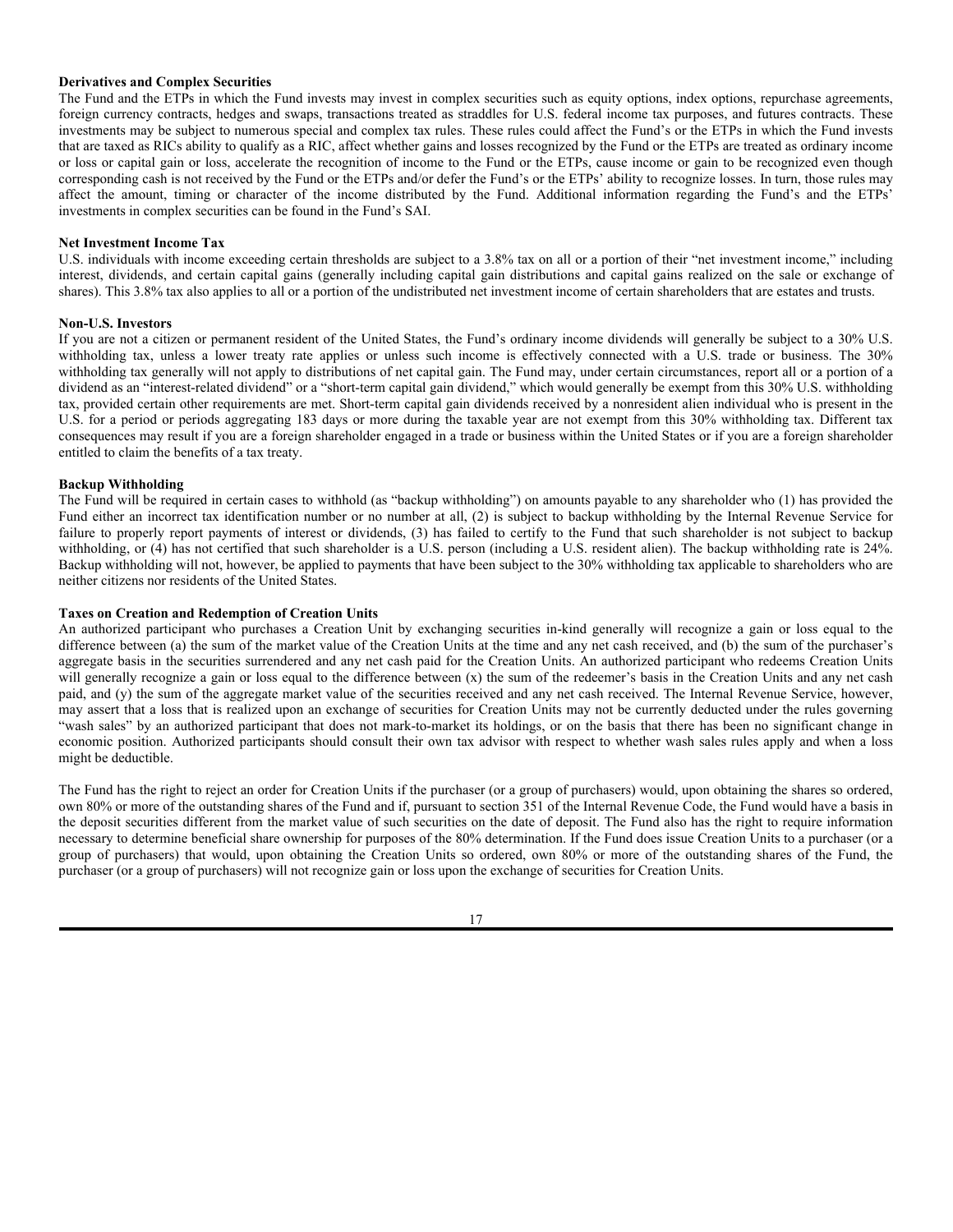The Fund may include cash when paying the redemption price for Creation Units in addition to, or in place of, the delivery of a basket of securities. The Fund may be required to sell portfolio securities in order to obtain the cash needed to distribute redemption proceeds. This may cause the Fund to recognize investment income and/or capital gains or losses that it might not have recognized if it had completely satisfied the redemption in-kind. As a result, the Fund may be less tax efficient if it includes such a cash payment than if the in-kind redemption process was used.

Persons exchanging securities or non-U.S. currency for Creation Units should consult their own tax advisors with respect to the tax treatment of any creation or redemption transaction. If you purchase or redeem Creation Units, you will be sent a confirmation statement showing how many Fund shares you purchased or redeemed and at what price.

The foregoing discussion summarizes some of the consequences under current federal tax law of an investment in the Fund. It is not a substitute for personal tax advice. Consult your personal tax advisor about the potential tax consequences to you of an investment in the Fund under all tax laws applicable to you.

### **More information about taxes is in the SAI.**

## **FINANCIAL HIGHLIGHTS**

The financial highlights table is intended to help you understand the Fund's financial performance for the past five years. Certain information reflects financial results for a single Fund share. The total returns in the table represent the rate that an investor would have earned or lost, on an investment in the Fund (assuming reinvestment of all dividends and distributions). This information has been derived from the financial statements audited by Tait, Weller & Baker LLP, an independent registered public accounting firm, whose report, along with the Fund's financial statements, are included in the Fund's Annual Report, which is available upon request.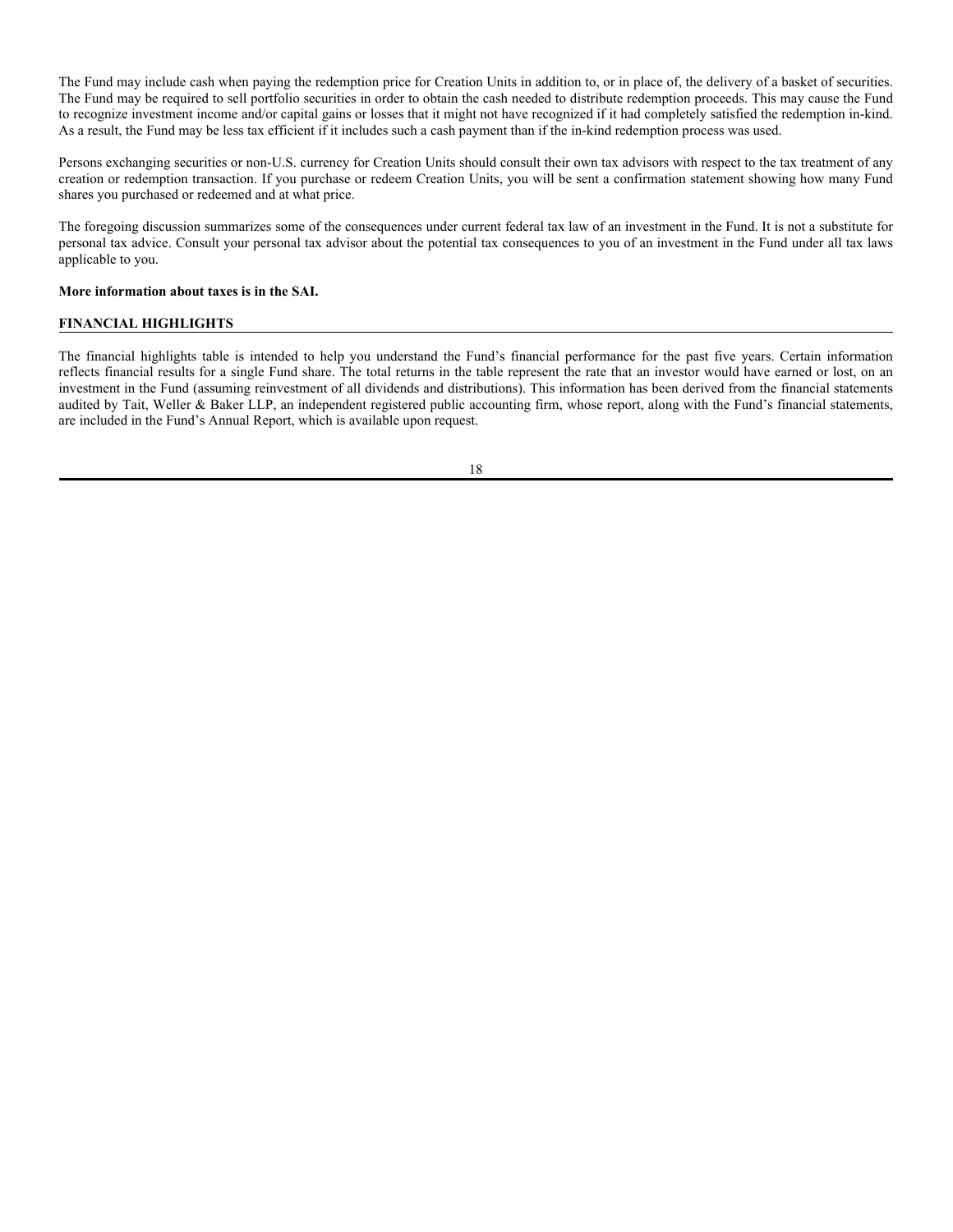|                                                                                   | <b>Years Ended June 30,</b> |                |                |                |                |
|-----------------------------------------------------------------------------------|-----------------------------|----------------|----------------|----------------|----------------|
| AdvisorShares Ranger Equity Bear ETF <sup>(1)</sup>                               | 2021                        | 2020           | 2019           | 2018           | 2017           |
| <b>Selected Data for a Share of Capital Stock Outstanding</b>                     |                             |                |                |                |                |
| Net Asset Value, Beginning of Year/Period                                         | 48.55<br>S.                 | 63.84<br>S.    | 78.01<br>S     | 85.65<br>S     | \$106.05       |
| <b>Investment Operations</b>                                                      |                             |                |                |                |                |
| Net Investment Income $(Loss)^{(2)}$                                              | (1.59)                      | (0.64)         | 0.13           | (1.34)         | (2.00)         |
| Net Realized and Unrealized Loss                                                  | (23.96)                     | (14.55)        | (14.30)        | (6.30)         | (18.40)        |
| Distributions of Net Realized Gains by other investment<br>companies              | $0.00^{(3)}$                |                |                |                |                |
| Net Decrease in Net Assets Resulting from Investment                              |                             |                |                |                |                |
| Operations <sup><math>(4)</math></sup>                                            | (25.55)                     | (15.19)        | (14.17)        | (7.64)         | (20.40)        |
| Distributions from Net Investment Income                                          |                             | (0.10)         |                |                |                |
| <b>Total Distributions</b>                                                        |                             | (0.10)         |                |                |                |
| Net Asset Value, End of Year/Period                                               | \$23.00                     | 48.55<br>S     | 63.84          | 78.01          | 85.65          |
| Market Value, End of Year/Period                                                  | 23.00                       | 48.50          | 63.90          | 77.80          | 85.50          |
| <b>Total Return</b>                                                               |                             |                |                |                |                |
| Total Investment Return Based on Net Asset Value <sup>(5)</sup>                   | $(52.62)\%$                 | $(23.79)\%$    | $(18.16)\%$    | $(8.92)\%$     | $(19.24)\%$    |
| Total Investment Return Based on Market <sup>(5)</sup>                            | $(52.58)\%$                 | $(23.94)\%$    | $(17.87)\%$    | $(9.01)\%$     | $(19.42)\%$    |
| <b>Ratios/Supplemental Data</b>                                                   |                             |                |                |                |                |
| Net Assets, End of Year/Period (000's omitted)                                    | \$50,655                    | \$162,019      | \$135,814      | \$133,587      | \$174,504      |
| Ratio to Average Net Assets of:                                                   |                             |                |                |                |                |
| Expenses, net of expense waivers and reimbursements <sup>(6)</sup>                | $4.90\%^{(7)}$              | $3.10\%^{(7)}$ | $2.94\%^{(7)}$ | $2.52\%^{(7)}$ | $2.67\%^{(7)}$ |
| Expenses, prior to expense waivers and reimbursements <sup><math>(6)</math></sup> | $4.90\%^{(7)}$              | $3.10\%^{(7)}$ | $2.94\%^{(7)}$ | $2.52\%^{(7)}$ | $2.67\%^{(7)}$ |
| Net Investment Income (Loss) <sup>(6)</sup>                                       | $(4.49)\%$                  | $(1.07)\%$     | 0.18%          | $(1.63)\%$     | $(2.15)\%$     |
| Portfolio Turnover Rate <sup>(8)</sup>                                            | 669%                        | 593%           | 338%           | 301%           | 245%           |
|                                                                                   |                             |                |                |                |                |

(1) After the close of business on February 5, 2021, the Fund's applicable class underwent a reverse stock split. The per share data presented here has been retroactively adjusted to reflect this split. See Note 1 of the Notes to Financial Statements.

(2) Based on average shares outstanding.<br>(3) Amount represents less than  $$0.005$  or

(3) Amount represents less than \$0.005 or 0.005%.<br>(4) The amount shown for a share distribution throw

The amount shown for a share distribution throughout the period may not correlate with the Statement of Operations for the period due to the timing of sales and repurchases of Fund Shares in relation to income earned and/or fluctuating fair value of the investments of the Fund.

(6) Ratios of periods of less than one year have been annualized. Excludes expenses incurred by the underlying investments in other funds.

(7) The expense ratio includes interest and dividend expenses on short sales of  $3.14\%$ ,  $1.42\%$ ,  $1.22\%$ ,  $0.84\%$ , and  $1.03\%$  for the periods ended June 30, 2021, June 30, 2020, June 30, 2019, June 30, 2018, and June 30, 2017, respectively.

(8) Portfolio turnover rate is not annualized and excludes the value of portfolio securities received or delivered as in-kind creations or redemptions of the Fund's capital shares.

<sup>(5)</sup> Net asset value total investment return is calculated assuming an initial investment made at the net asset value at the beginning of the period, reinvestment of all dividends and distributions on ex-date, if any, at net asset value during the period, and redemption on the last day of the period. Periods less than one year are not annualized. Market value total return is calculated assuming an initial investment made at the market value at the beginning of the period, reinvestment of all dividends and distributions at market value during the period on pay date, and sale at the market value on the last day of the period.